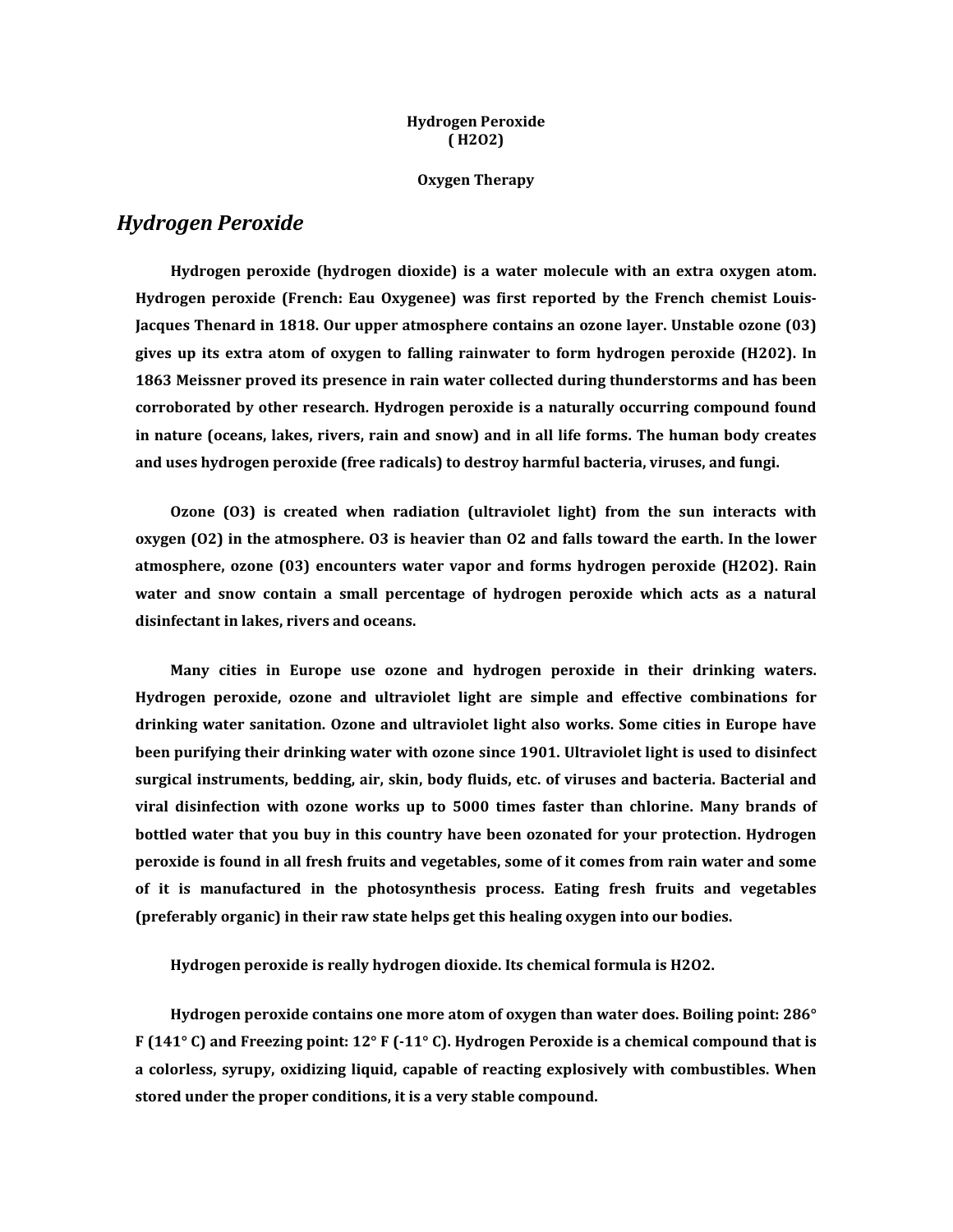**Hydrogen Peroxide is used in a water solution as a mild antiseptic, a bleaching agent, an oxidizing agent, and as a laboratory reagent. Hydrogen Peroxide is soluble in alcohol or ether. Commercial Hydrogen Peroxide usually has a small amount of stabilizer (acetanilide) in it. Hydrogen Peroxide is available for household use as a 3% (by weight) water solution; it is used as a mild bleaching agent and medicinally as an antiseptic. Recent studies indicate that Hydrogen Peroxide is toxic to new cells and is not recommended for wound care.** 

**A 3% solution of Hydrogen Peroxide is sometimes called ten volume strength, (one volume of Hydrogen Peroxide releases ten volumes of oxygen when it decomposes). A pint of the food-grade 35% solution contains the equivalent of 130 pints of oxygen. A pint of 3% hydrogen peroxide found at a local drugstore contains 10 pints of oxygen. A pint of the 6% solution, used to bleach hair, contains 20 pints of oxygen. When kept in the absence of light and contaminants, it dismutates (breaks down) very slowly at the rate of about 10% a year. Storing the hydrogen peroxide in the freezer slows this process.** 

**Hydrogen Peroxide is an very powerful unstable oxidant. Hydrogen Peroxide is a natural substance found in trace amounts in rain and snow. Rain combines with ozone (O3) in the upper atmosphere. When water and ozone mix, the ozone loses one oxygen molecule to the water and hydrogen peroxide is formed. Hydrogen peroxide is very unstable and breaks down readily into water and a single oxygen molecule. Oxygen is stable only when the molecules are paired (O2). A single oxygen molecule is a strong oxidizing and disinfecting agent.** 

# *[Grades of Hydrogen Peroxide](http://drinkh2o2.com/#hydrogen-peroxide-grades)*

**3% Hydrogen Peroxide (Drug Store / Grocery Store Variety) Made from Diluted 50% Super D Peroxide. Contains stabilizers: phenol, acetanilide, sodium stanate, tetrasodium phosphate, etc.** 

**6% Hydrogen Peroxide (Used by Beauticians in Hair Coloring) Comes in strengths labeled 10, 20 and 40 volume. Activator added to use as a bleach. Unknown Stabilizers.** 

**30% Re-Agent Hydrogen Peroxide Used in medical research. Contains stabilizers.** 

**30-32% Electronic Grade Hydrogen Peroxide Used for washing transistors and integrated chip parts before assembly. Unknown Stabilizers.**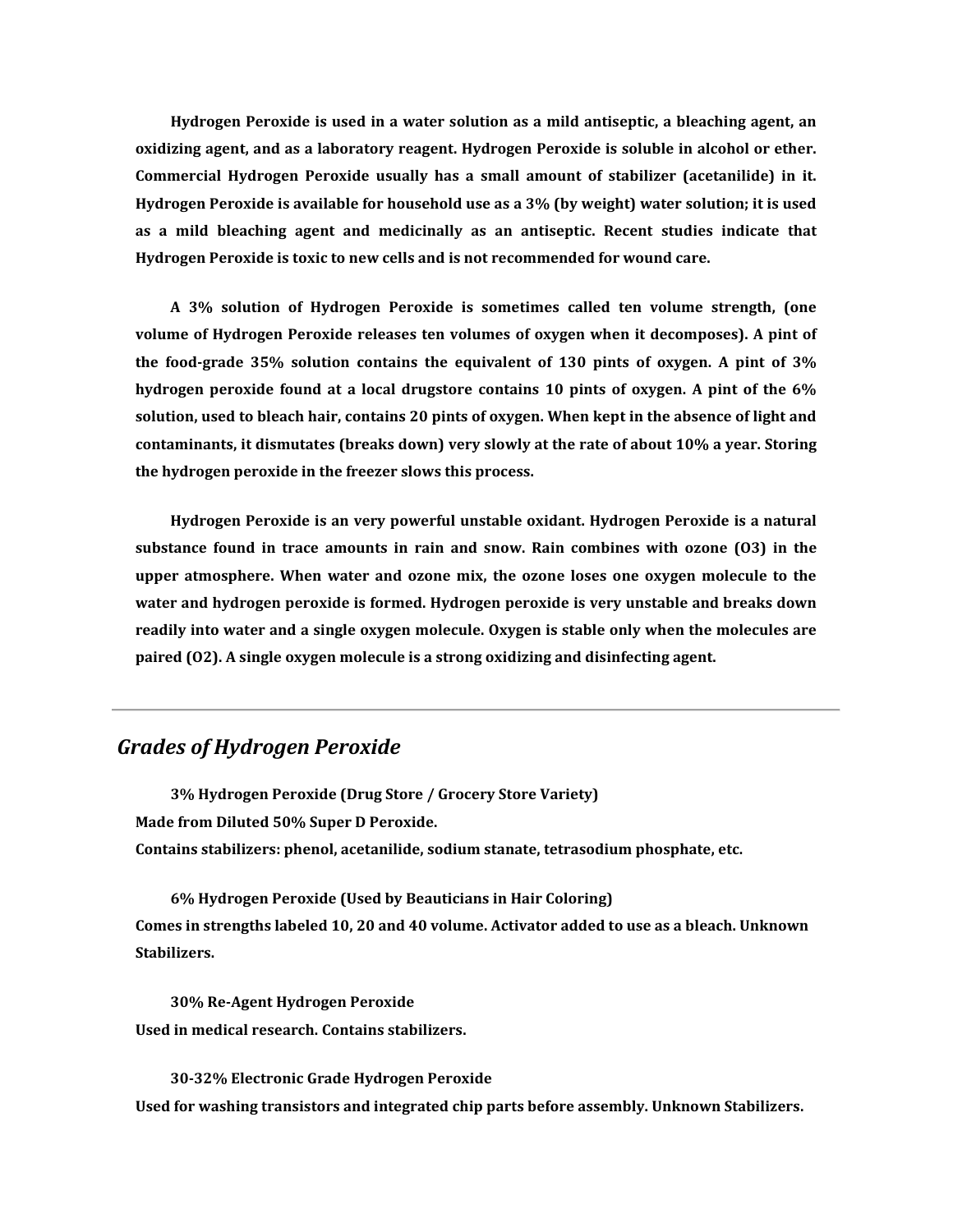**35% (also 10%) Technical Grade Hydrogen Peroxide**

**Contains a small amount of phosphorus to neutralize any chlorine in the water it is combined with.** 

**35% Food Grade Hydrogen Peroxide / 50% Food Grade Hydrogen Peroxide Used in food products like cheese, eggs, whey products.**

**Also used to spray inside of foil lined containers for food storage (antiseptic packaging system). You can find food grade hydrogen peroxide in 3%, 6%, 7%, 12%, 17%, 35%, 40% or 50% solutions.** 

**Consumption of any concentration of hydrogen peroxide above 10% can cause neurological damage.** 

**90% Hydrogen Peroxide Used by the military as a source of Oxygen, at Cape Canaveral and as rocket fuel.** 

**99.6% Hydrogen Peroxide**

**This was first made in 1954 as an experiment to see how pure hydrogen peroxide could be made.** 

# *[Production of Hydrogen Peroxide](http://drinkh2o2.com/#hydrogen-peroxide-production)*

**Methods of Producing Hydrogen Peroxide:** 

**1. Mix Barium Peroxide with Sulfuric Acid.**

**Barium Sulfate settles to the bottom and Hydrogen Peroxide is drained off, then vacuum distilled to concentrate.** 

**2. Treat water with ultraviolet light.** 

**3. Run electricity through water (silent or open spark method).** 

**4. Bubble Ozone (03) through cold water.** 

**Hydrogen Peroxide has been a commercial product since the 1880's. Burning barium salts produces barium peroxide which is dissolved into water yielding Hydrogen Peroxide. In the 1920's - 1950's, the primary method of production was electrolytic.**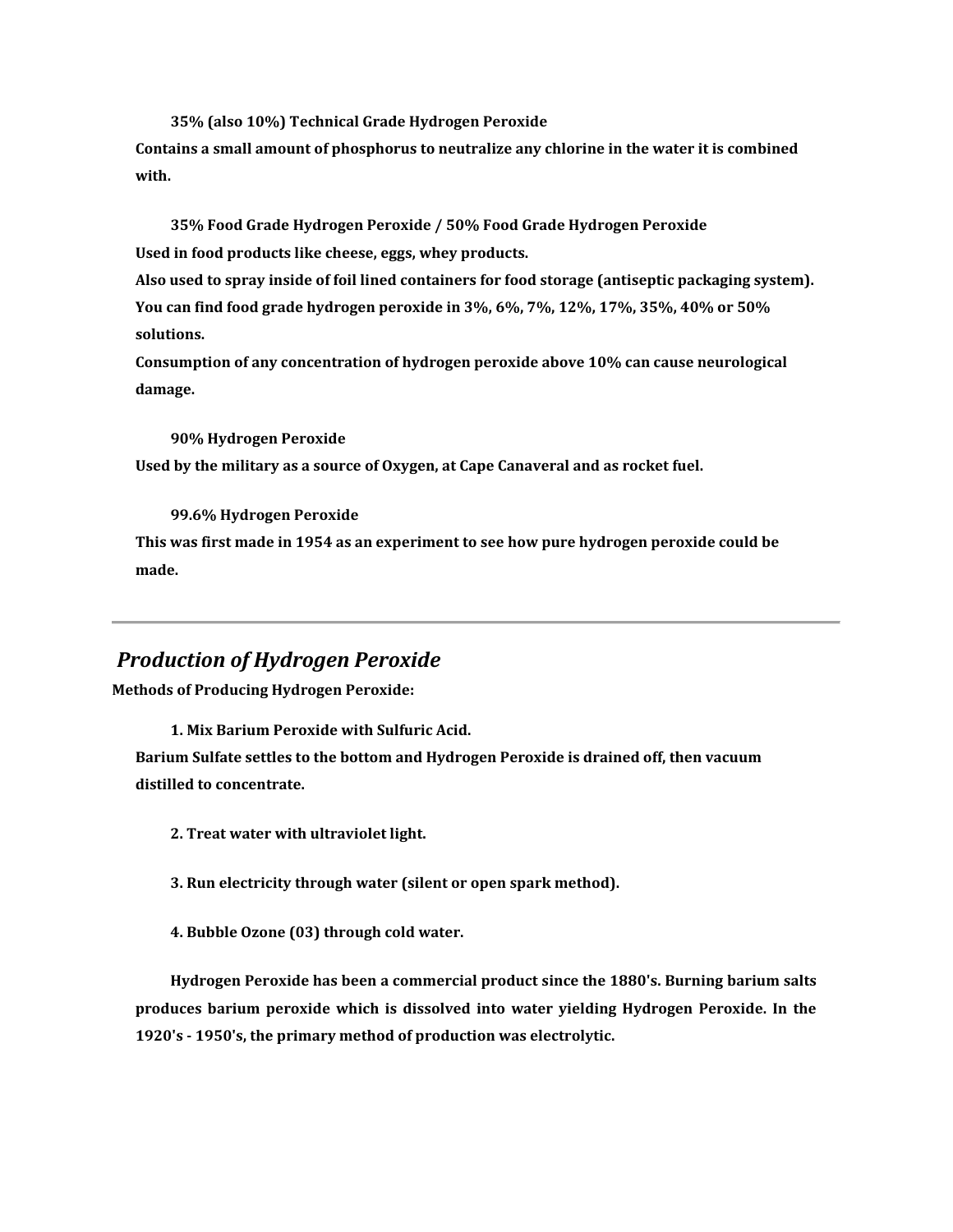**Hydrogen Peroxide is prepared commercially by oxidation of alkylhydroanthraquinones, by electrolysis of ammonium bisulfate, by reaction of barium peroxide with sulfuric acid and is prepared (with acetone) by oxidation of isopropanol. Bubbling ozone through water also produces hydrogen peroxide. Almost all commercial production of Hydrogen Peroxide uses the auto-oxidation of anthraquinones. A solution of alkylated anthraquinones is hydrogenated (using a nickel or a palladium catalyst) and then air oxidizes the solution to produce Hydrogen Peroxide. The solution (water insoluble) is then separated from the Hydrogen Peroxide by solvent extraction, concentrated and returned to the hydrogenator. The crude 40% Hydrogen Peroxide solution is purified by distilling it to around 60%. The Hydrogen Peroxide is then diluted to 35% or 50%, distilled to 70%, and/or purified for high-purity uses.** 

**Deionized / low acidity water is used to manufacture commercial solutions of Hydrogen Peroxide. Inorganic processes employ the electrolysis of an aqueous solution of sulphuric acid or acidic ammonium bisulphate (NH4HSO4), followed by hydrolysis of the peroxydisulfate ((SO4)2) which is formed. Organic production of Hydrogen Peroxide include the auto-oxidation of hydroquinone (C6H4(OH)2) or one of its homologues in a suitable solvent system and the partial gas-phase oxidation of hydrocarbons. High strength Hydrogen Peroxide or high-test Hydrogen Peroxide (HTP) must be stored in vented containers to prevent pressure buildup. Containers must be made of polyethylene or aluminum (not stainless steel) and be cleaned of all impurities.**

# *[Hydrogen Peroxide Stabilizers](http://drinkh2o2.com/#hydrogen-peroxide-stabilizers)*

**Most commercial solutions of Hydrogen Peroxide contain stabilizers (chelating and sequestering agents) which have been added to minimize decomposition of the product through transport and storage. In some applications a high degree of stabilization is required and in others product purity is important. Stabilizers in Hydrogen Peroxide vary between producers and product grades. Stabilizers are added prior to shipping and storage. Stabilizers may improve the performance of Hydrogen Peroxide, depending upon the application. Types and levels of stabilization depends on the grade of Hydrogen Peroxide.** 

**Stabilizers consist of chelants/sequestrants (inorganic/organic phosphates) and/or stannate and silicate. Some stabilizers (stannate) are alkaline, most (phosphonic acids) are acidic and exhibit buffering properties which add acidity to the product. Colloidal stannate and sodium pyrophosphate (present at 25 - 250 mg/L) are standard stabilizers. Organophosphonates are also common. Other additives may include nitrate, phosphoric acid**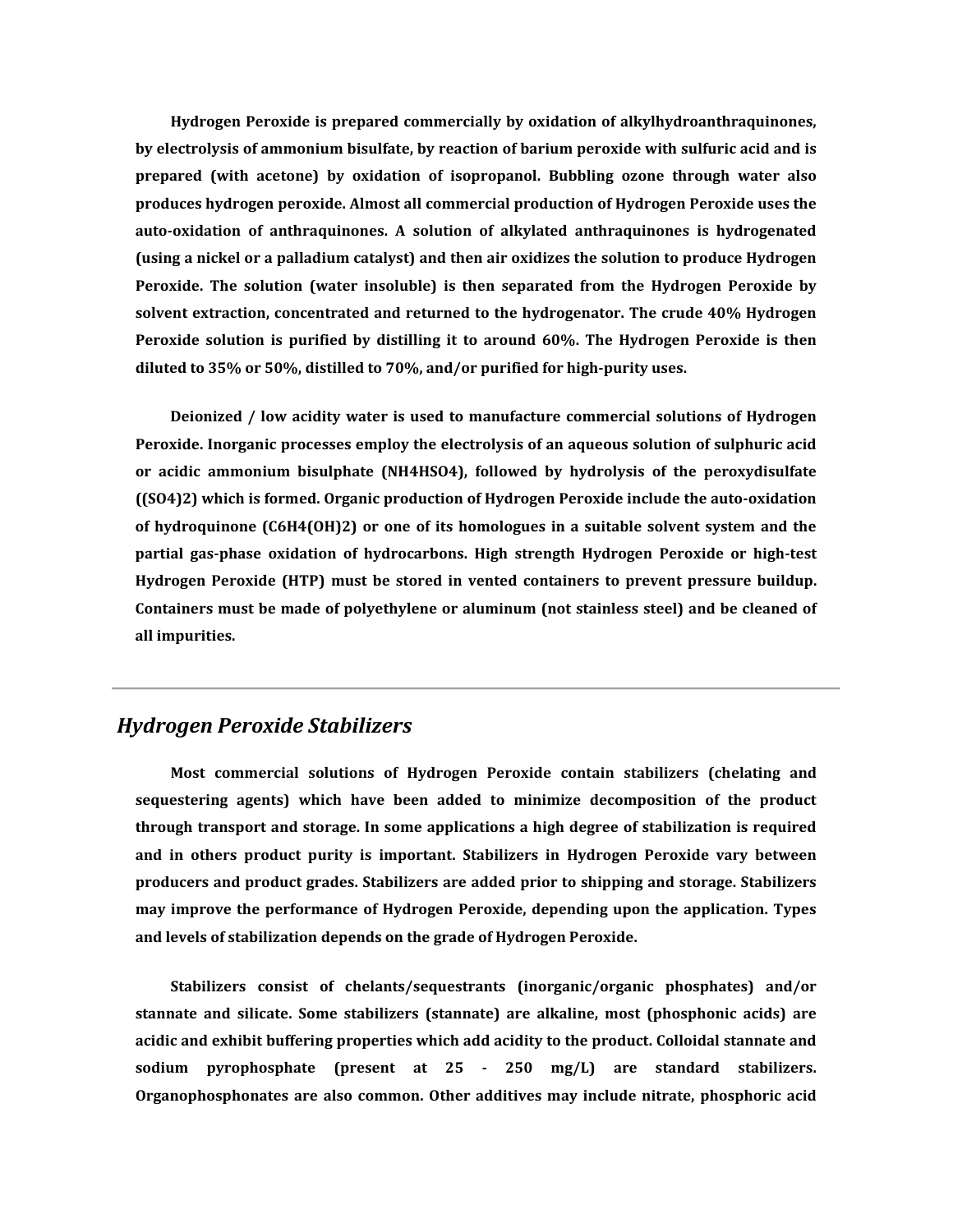**and colloidal silicate. The amount and type of stabilizers used varies between producers, product grades, and Hydrogen Peroxide concentrations.** 

**Hydrogen Peroxide is colorless and odorless. H2O2 bought in drug stores and supermarkets contain stabilizers. Pour 1/2 cap of hydrogen peroxide in a glass of distilled nonchlorinated water and place it in the sun to see if it contains stabilizers. If the color has a yellowish or other color, a stabilizer was added. If the H2O2 solution is colorless, it might not have a stabilizer added. Another test: hydrogen peroxide poured into a clean glass, covered with a dish and left in the sun, should not have air bubbles, if there are air bubbles, there are metal contaminants. To test drinking water: add 10% of 3% non-stabilized H2O2 to 90% tap or well water and wait at least 6 hours. If there are a lot of air bubbles after 6 hours, the tap or well water has to much organic residues or heavy metals. After testing the water discard it or dilute it and use it to water a plant or plants.** 

# *[Decomposition of Hydrogen Peroxide](http://drinkh2o2.com/#hydrogen-peroxide-decomposition)*

**Hydrogen Peroxide decomposes into water and oxygen when heated above about 80°C and in the presence of catalysts (metals, acids, or oxidizable organic materials). Decomposition of H2O2: increased temperature, increased pH (pH 6-8), contamination (reactive metals: copper, manganese, iron, etc.), exposure to ultraviolet light. Contamination and pH together, increase decomposition of H2O2. Commercial grades of Hydrogen Peroxide contain stabilizers designed to minimize decomposition. Hydrogen Peroxide decomposition is accelerated by trace levels of contaminants. The degradation by-products are usually acidic. H2O2 solutions are more stable at low pH. Some producers may add mineral acids (phosphoric acid or nitric acid) in the production process or after to further lower the pH. Cleaning metal containers or piping with dilute nitric acid removes surface contaminants and imparts a protective oxide layer to the surface metal. Limit exposure of Hydrogen Peroxide to heat, sunlight, dust or other contaminants.** 

# *[Purifying Hydrogen Peroxide](http://drinkh2o2.com/#purifying-hydrogen-peroxide)*

**Ways to purify Hydrogen Peroxide are hard to find in print because it is very dangerous. A safer approach is sparging, followed by fractional freezing. Sparging takes advantage of the fact that warm (not hot) air will evaporate water. In concentrations above 62%, Hydrogen Peroxide will freeze before the water. Below a 62% concentration, the water will freeze first, until the**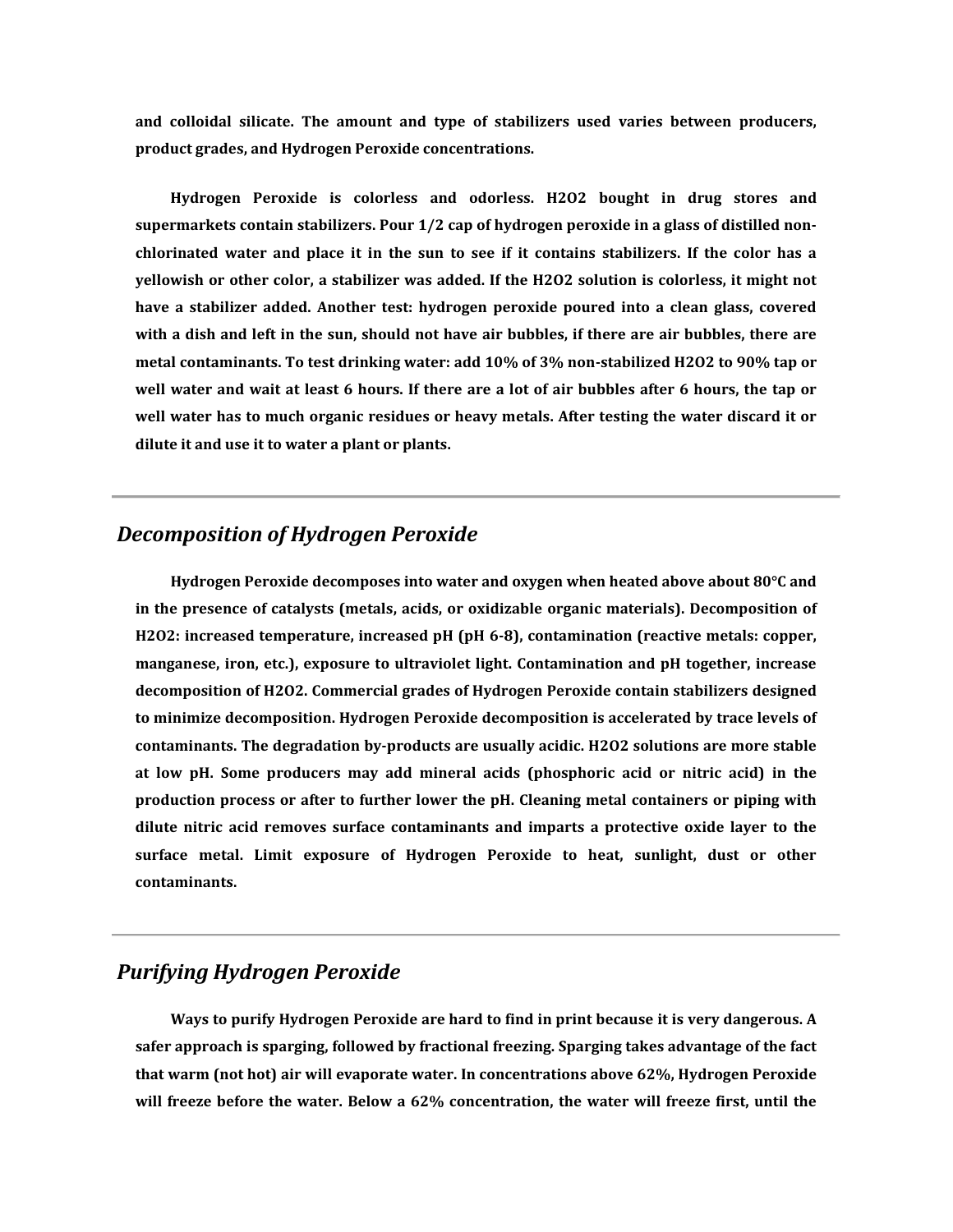**liquid solution reaches 62%. Hydrogen Peroxide tends to supercool below its freezing point without freezing. Dropping a seed crystal of frozen Hydrogen Peroxide into the Hydrogen Peroxide causes it to freeze.** 

**Exact data on the purification of hydrogen peroxide is hard to come by. Most people with hydrogen peroxide experience know how hazardous hydrogen peroxide can be. Amateurs calculate the numbers from the basic properties, such as the freezing point of hydrogen peroxide and the freezing point of water. Hydrogen Peroxide is a powerful oxidizer and can be used to produce bombs. Terrorists and bomb makers know this. It is to bad that high concentrations of hydrogen peroxide cannot be sold as an additive for gasoline engine automotives to improve mileage and efficiency."Homeland Security" has new rules; requiring an adult signature for H2O2 shipments and delivery.**

# *[Hydrogen Peroxide Safety and Storage](http://drinkh2o2.com/#hydrogen-peroxide-safety-storage)*

**Accidents can occur with hydrogen peroxide when directions and safety precautions are not followed.** 

**1. Keep hydrogen peroxide out of the reach of children.**

**2. Never transfer hydrogen peroxide into unlabeled or improperly labeled containers.**

**3. If hydrogen peroxide is accidentally spilled on the skin, flush the area immediately with running water.**

**4. If hydrogen peroxide is accidentally ingested, drink large amounts of water to dilute. Stay upright and contact your doctor. It could be toxic or fatal if swallowed at full strength.**

**5. In case of concentrated hydrogen peroxide spills, dispose of according to Federal, State and local regulations. Flush the spill area with plenty of water. Do not return the spilled material to the original container. Prevent undiluted hydrogen peroxide from entering into the sewage system. Report spills in compliance with Federal, State or Local regulations. Large quantities, such as drums, should be stored in a cool, dry area. Concentrations of hydrogen peroxide in contact with organic materials may form explosive mixtures (spontaneous combustion).**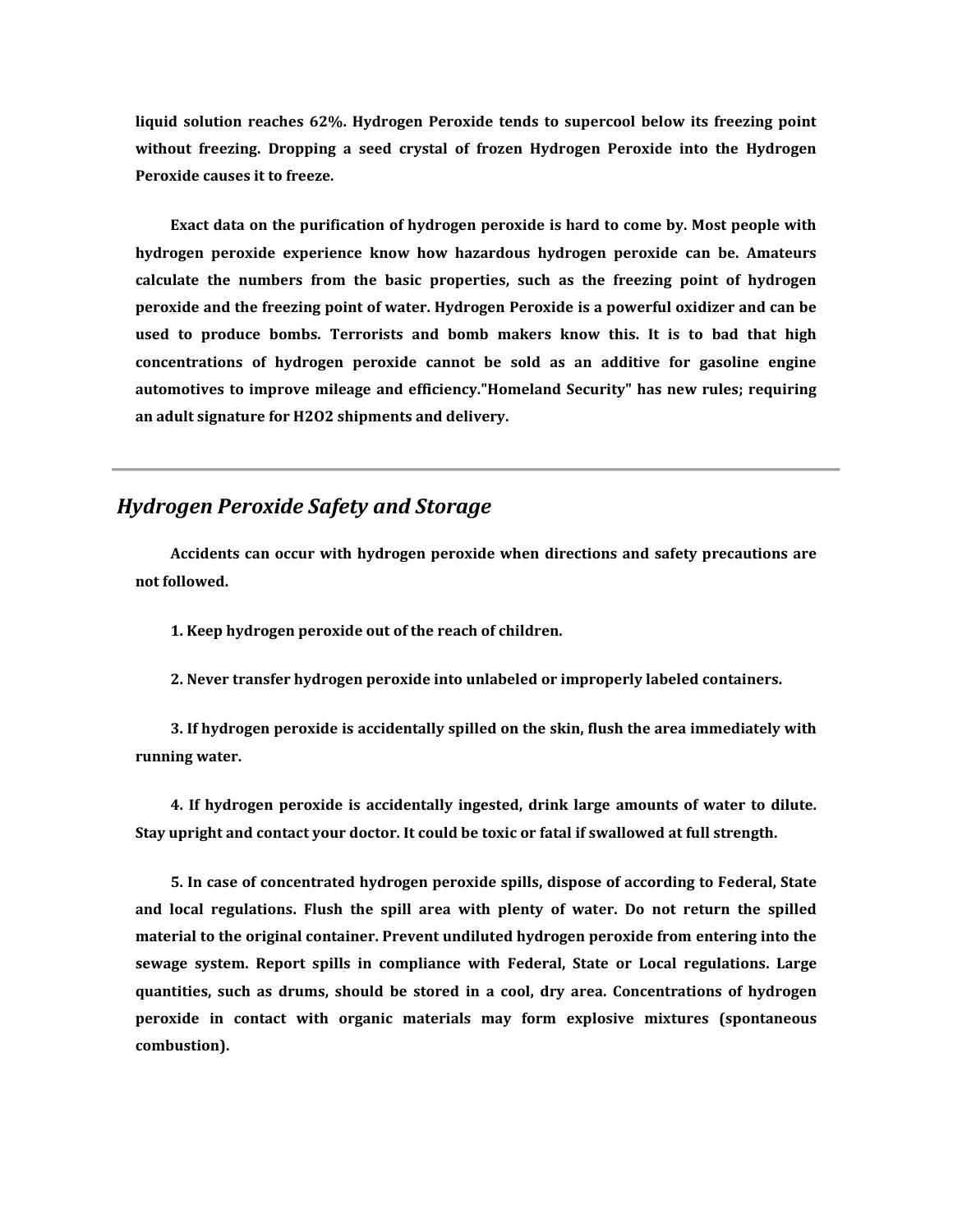**Small quantities of 35% food grade hydrogen peroxide should be stored in the freezer, wrapped in black plastic and labeled: DANGER HYDROGEN PEROXIDE. Thirty-five percent food grade hydrogen peroxide will not freeze unless the temperature is -33° degrees below zero.**

#### *[Urea Hydrogen Peroxide](http://drinkh2o2.com/#urea-hydrogen-peroxide)*

**Urea hydrogen peroxide is an odorless, nontoxic, white crystalline powder which releases hydrogen peroxide upon application. Urea hydrogen peroxide has an active oxygen content equivalent of 35% H2O2. Urea Hydrogen Peroxide is useful as a bleaching agent, antiseptic and disinfectant for a wide range of applications. Compared with hydrogen peroxide and peracetic acid, it offers many advantages including sterilizability, a broader disinfect spectrum, lower concentrations and is free of residual poison.** 

**In the treatment of cancer, urea hydrogen peroxide is used as anti-liver-ascites agent. It is also applied for treating and nourishing the scalp and hair to promote conditions for the natural growth of hair on the human head for the reversal of male pattern baldness in individual cases. Tooth paste formulated with urea hydrogen peroxide has additional benefits over normal formulations. These benefits include cleanup of tooth spot, elimination of bacteria, reduction of tooth decay and other dental diseases. It functions as an antiseptic agent and deodorant neutral detergents.** 

#### *[Calcium Peroxide & Magnesium Peroxide](http://drinkh2o2.com/#calcium-peroxide_magnesium-peroxide)*

**Calcium peroxide (CaO2) and magnesium peroxide (MgO2) are solid peroxygens (oxidizers). They decompose slowly and release oxygen at a "controlled" rate. Calcium Peroxide is a stable oxygen releasing chemical for use in increasing applications in groundwater remediation, waste water treatment, soil decontamination, oxygen supply for plants, fish pond oxygenation, etc. Magnesium Peroxide is another stable oxygen source for use in groundwater remediation, bioremediation of contaminated soils. They are used in bioremediation & composting operations, and as a coating for seeds to improve germination and seedling survival rates.** 

**Magnesium peroxide was developed more than a century ago by Dr. F. M. Eugene Blass & Nicola Tesla. The foremost proponent of magnesium peroxide therapy in the U.S. was Dr. F. M.**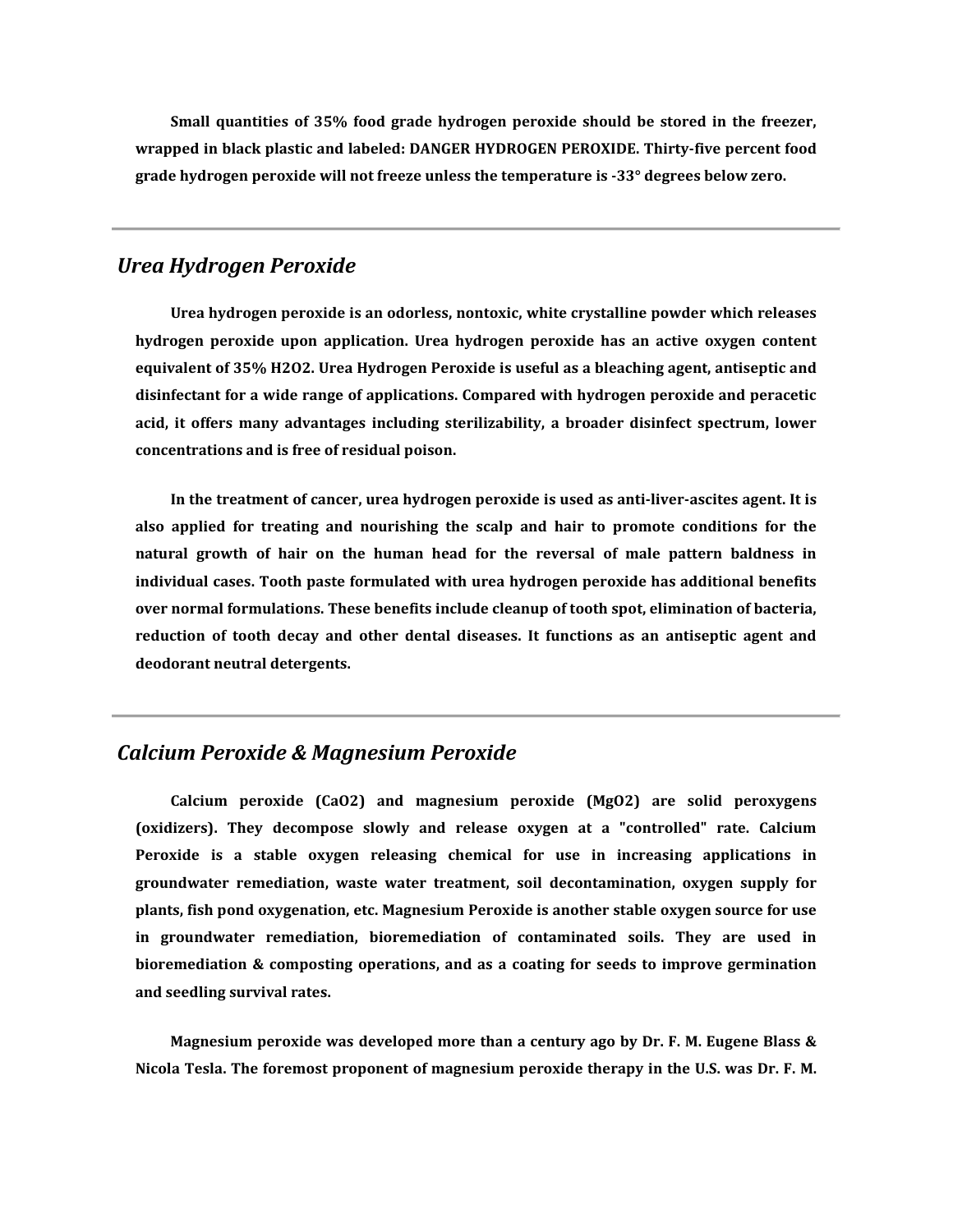**Eugene Blass. Dr. Blass compiled years of clinical and expert reports along with testimonials of the results obtained using magnesium peroxide therapy.** 

**In the early 1930s, Dr. F. M. Eugene Blass found that stabilized oxygen in magnesium peroxide destroyed bacteria, viruses, fungi, protozoa, and parasites. Dr. Blass' research suggests hyper-oxygenation could help the body purge heavy metals, chemicals, and toxins. Blass believed that increased oxygen enhances the body's ability to utilize vitamins, minerals, and amino acids from the food we eat.** 

**Fast the day before beginning a magnesium peroxide therapy regimen. When using magnesium peroxide, make sure you are always in close proximity to a bathroom. If you have the urge to pass gas, make sure you are sitting on the toilet, because you will soil your pants. After finishing the magnesium peroxide therapy regimen, you will probably have bowel movements like you did when you were a child. If hemorrhoids have been a problem in the past, you will probably not have any reoccurrences. A magnesium peroxide therapy regimen will liquefy the entire contents of your intestines and colon better than an enema will.** 

### *[Hydrogen Peroxide in Nature](http://drinkh2o2.com/#hydrogen-peroxide-in-nature)*

**One natural source of hydrogen peroxide is found in the healing waters of Lourdes, France. The Virgin Mary, Our Lady of Lourdes, appeared to Bernadette and told her to dig in the rock on the banks of the Pau River and immediately a miraculous spring sprung forth. The Virgin Mary told her to "drink the water and bathe in it". Since then, many sick people have been healed after drinking and bathing in the waters of Lourdes, France. The water has a high magnetic field, contains high amounts of germanium and has high amounts of hydrogen peroxide (around .25%).** 

**Hydrogen Peroxide is produced by animal and plant cells in the mitochondrial respiratory chain, and with the hydroxylation and oxygenation reactions. Mother's milk contains high amounts of hydrogen peroxide, the amount contained in the first milk (colostrum) is even higher. Our own immune system produces and uses hydrogen peroxide to destroy bacteria and viruses. The body's immune system also uses hydrogen peroxide to kill cancer cells.** 

**Hydrogen peroxide is produced by the body's T-cells for destroying bacteria, viruses and fungi. Blood platelets release hydrogen peroxide when they encounter particles in the blood stream. Microbes in the body, called peroxisomes, combine water with oxygen to produce**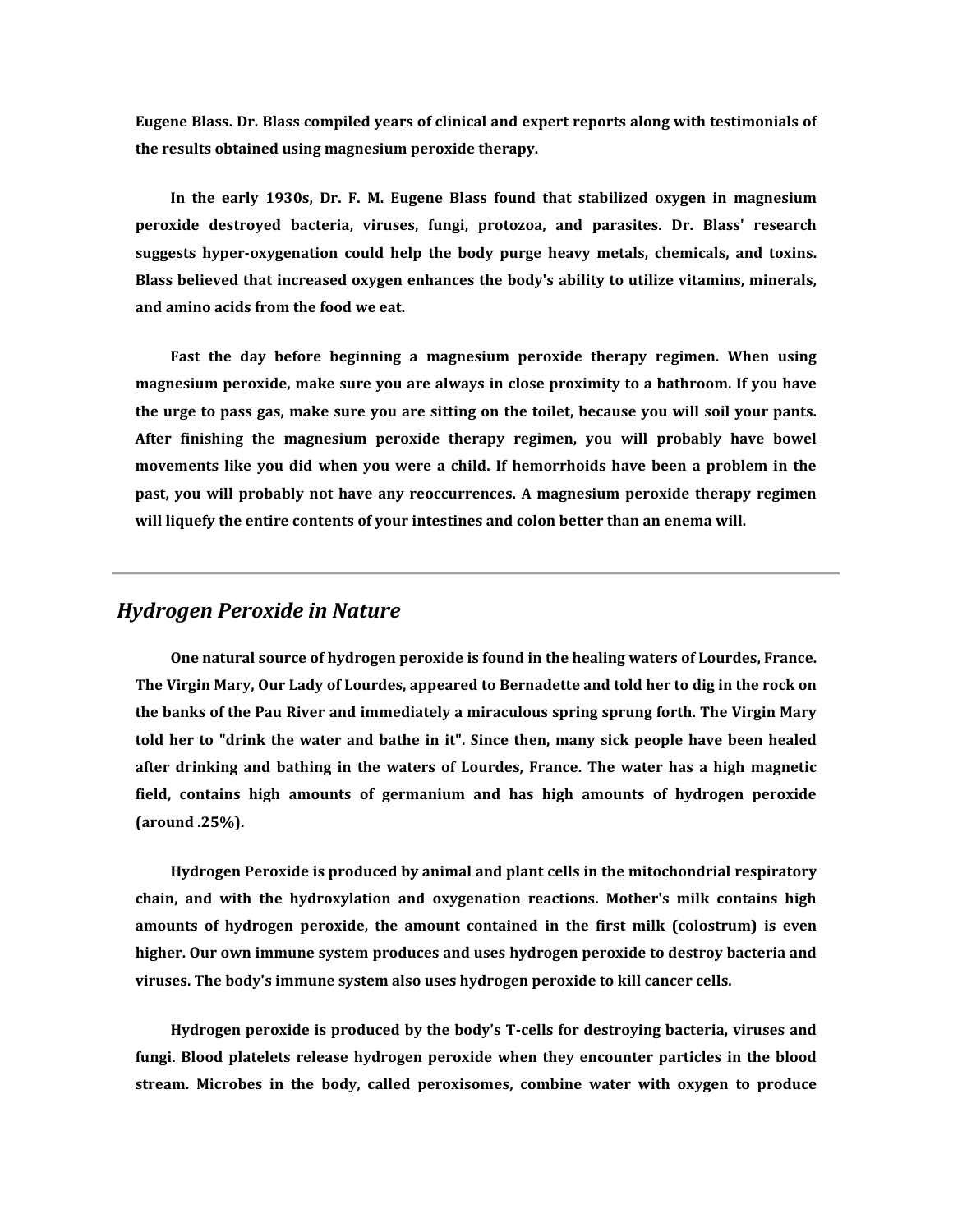**hydrogen peroxide, when enough oxygen is available. Acidophilus lactobacillus bacteria produces hydrogen peroxide in the large intestine to stop candida yeast from multiplying out of control. Dr. Edward Carl Rosenow worked 60 years researching the medical uses of hydrogen peroxide at the Mayo Clinic.** 

**All healthy cells produce energy by oxidizing glucose. Unhealthy cells ferment glucose anaerobically, producing lactic acid. Fermentation produces only 1/6 of the energy that oxidation does. Cancer cells are starved for energy, and have huge appetites for sugar. Healthy cells manufacture and maintain an enzyme coating to protect them from cellular invasion by viruses and singlet oxygen. Enzyme coatings are catalase, reductase, superoxide dismutase and glutathione peroxidase. Oxygen starved cells do not produce enough enzymes to fortify their cell walls. Diseases and diseased cells have no enzyme coating. Singlet oxygen oxidizes disease microbes and diseased cells that do not have an enzyme coating.** 

**The free-radical dietary supplement, superoxide dismutase (SOD), converts the toxic superoxide radical into Hydrogen Peroxide along with the flavin-linked oxidases. A number of other enzymes such as the heme to Containing catalase (in mitochondrial peroxisomes) decompose the Hydrogen Peroxide into oxygen to protect the cells from damage. These enzymes are at work when you apply H2O2 topically to a cut or wound and see foaming. Whitening of the skin, when exposed to concentrated H2O2, is caused by the H2O2 permeating the skin and oxygen being decomposed by epidural enzymes beneath the epidermis.** 

**Saliva is another source of Hydrogen Peroxide decomposing enzyme. Cell damage is caused by the reactive oxygen species (ROS). ROS are: free radicals, reactive anions containing oxygen atoms, or molecules containing oxygen atoms that can either produce free radicals or are chemically activated by them. Examples: hydroxyl radical, superoxide, hydrogen peroxide, and peroxynitrite. The main source of ROS is aerobic respiration. ROS are cleared from the cell by the action of superoxide dismutase (SOD), catalase, or glutathione (GSH) peroxidase. Superoxide Dismutase (SOD) catalyzes the reduction of superoxide anions to hydrogen peroxide.** 

**Covalent conjugation of superoxide dismutase with Polyethylene Glycol (PEG) has been found to increase the circulatory half-life and provides prolonged protection from partially reduced oxygen species. Cell damage results from the ROS induced alteration of macromolecules in polyunsaturated fatty acids in membrane lipids, essential proteins, and DNA. Oxidative stress and ROS have been implicated in disease states, such as Alzheimer's disease, Parkinson's disease, cancer, and aging.**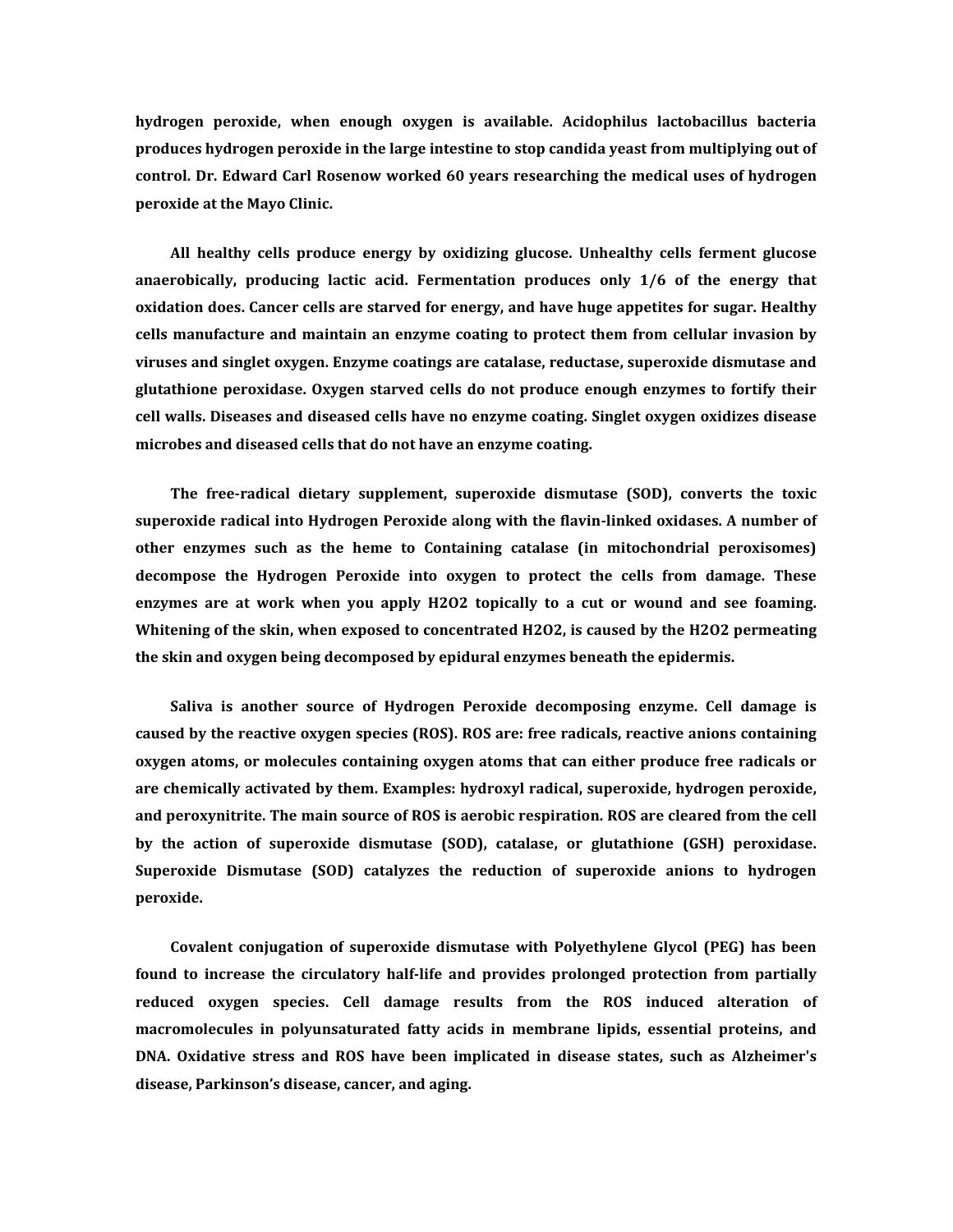# *[Using Food Grade Hydrogen Peroxide](http://drinkh2o2.com/#using-food-grade-hydrogen-peroxide)*

**-->** *Bathing***: Use about 64 oz. (2 quarts) of the of 3% or 3.5% diluted hydrogen peroxide solution in a tub full of warm water. Do not try this before bedtime, because the absorbed oxygen energizes the body and prevents sleep. Soak in the bath for at least 1/2 hour. Add hot water to maintain bath temperature keeping pores and blood vessels dilated, facilitating absorption of oxygen through your skin.**

*Colonic***: Add 1 cup (8 oz.) 3% H2O2 to 5 gallons warm water. (Do not exceed this amount)**

*Douche***: Add up to 6 tablespoons of 3% H2O2 to a quart of warm distilled or filtered water.**

*Dishwasher***: Also add 2 oz. of 3% hydrogen peroxide to your wash cycle.**

*Enema***: Add 1 tablespoon of 3% H2O2 to a quart of warm distilled water.**

*Facial***: Use 3% on a cotton ball as a facial freshener after washing. Keep away from eyes and eyebrows.**

*Foot Soak***: Soak feet in warm 3% H2O2 until condition is improved.**

*Insecticide Spray***: Mix 8 oz. black strap molasses or white sugar, and 8 oz. 3% hydrogen peroxide in 1 gallon of water.**

*Fruits and Vegetables***: Add 1/4 cup 3% H2O2 to a full sink of cold water. Soak fruits and vegetables 20 to 30 minutes (drain, dry and refrigerate) or spray fruits and vegetables with a solution of 3% hydrogen peroxide. Let stand for a few minutes, then rinse and dry. (e to Coli cleaner)**

*Kitchen***: Keep a spray bottle of 3% hydrogen peroxide in the kitchen. Use it to clean and disinfect counter tops and appliances.**

*Marinade***: Place meat, fish or poultry in a casserole (avoid using aluminum pans). Cover with a dilute solution of equal parts of water and 3% H2O2. Place loosely covered in refrigerator for 1/2 hour. Rinse and cook.**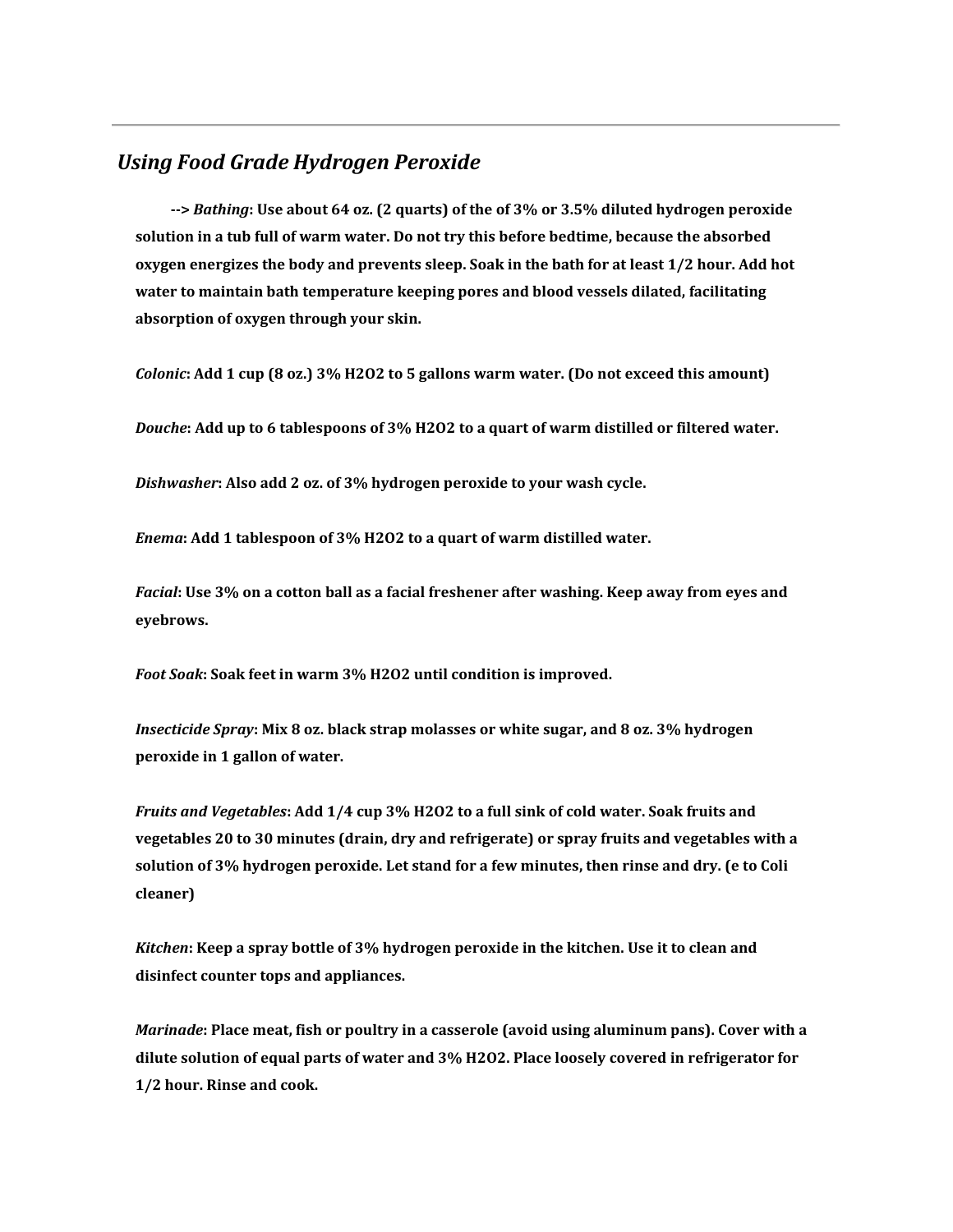*Mouthwash***: Use 3% H2O2. Add a dash of liquid chlorophyll or peppermint / spearmint oil for flavoring if desired. Use to treat gingivitis and chronic bad breath. After brushing teeth and tongue, swish H2O2 in mouth for a couple of minutes and then gargle with it, then spit out and rinse. If pain occurs, spit out and try on the following days, etc. Do not attempt with sores in mouth. May also reverse tooth sensitivity. Convert 35% food grade H2O2 to get 3% hydrogen peroxide by adding 1 tablespoon of 35% H2O2 to 11 tablespoons of distilled non-chlorinated water (1:11 ratio).**

*Nasal Spray***: Mix 1 Tablespoon of 3.5% hydrogen peroxide with 8 oz. (1 Cup) of distilled water. Use 2-3 squirts of nasal spray when you start experiencing congestion..**

*Pets***: For small animals (dogs & cats) use 1 oz. 3% H2O2 to 1 quart of water.**

*Plants (house and garden)***: Put 1 oz. 3% hydrogen peroxide in 1 quart of water. Water or mist plants with this solution.**

*Seed Sprouting***: Add 1 oz. 3% hydrogen peroxide to 1 pint of water and soak the seeds overnight. Add the same amount of hydrogen peroxide each time you rinse the seeds.**

*Shower***: Keep a spray bottle of 3% hydrogen peroxide in the shower. Spray your body after washing. Avoid the eyes, eyebrows and hair.**

*Toothpaste***: Use baking soda and add enough 3% H2O2 to make a paste or dip your brush in 3% H2O2 and brush. Hydrogen peroxide dissolves dental plaque, creates healthy gums, whitens teeth and helps eliminate chronic bad breath. Baking soda and hydrogen peroxide makes the best toothpaste.**

*Washing/Laundry***: Add 8 oz. of 3% H2O2 to your wash in place of bleaches.**

*Vaporizer (Cool Mist)***: Add 12 oz. of 3% food grade hydrogen peroxide or up to 4 oz. of 35% food grade hydrogen peroxide to one gallon of water or mix 16 oz. (2 Cups) of 3.5% hydrogen peroxide with 128 oz. (1 gallon) of water in a vaporizer. Emphysema, chronic obstructive pulmonary disease, lung cancer, bronchitis, pneumonia, etc., usually gets better using a cool mist vaporizer filled with a hydrogen peroxide mixture.**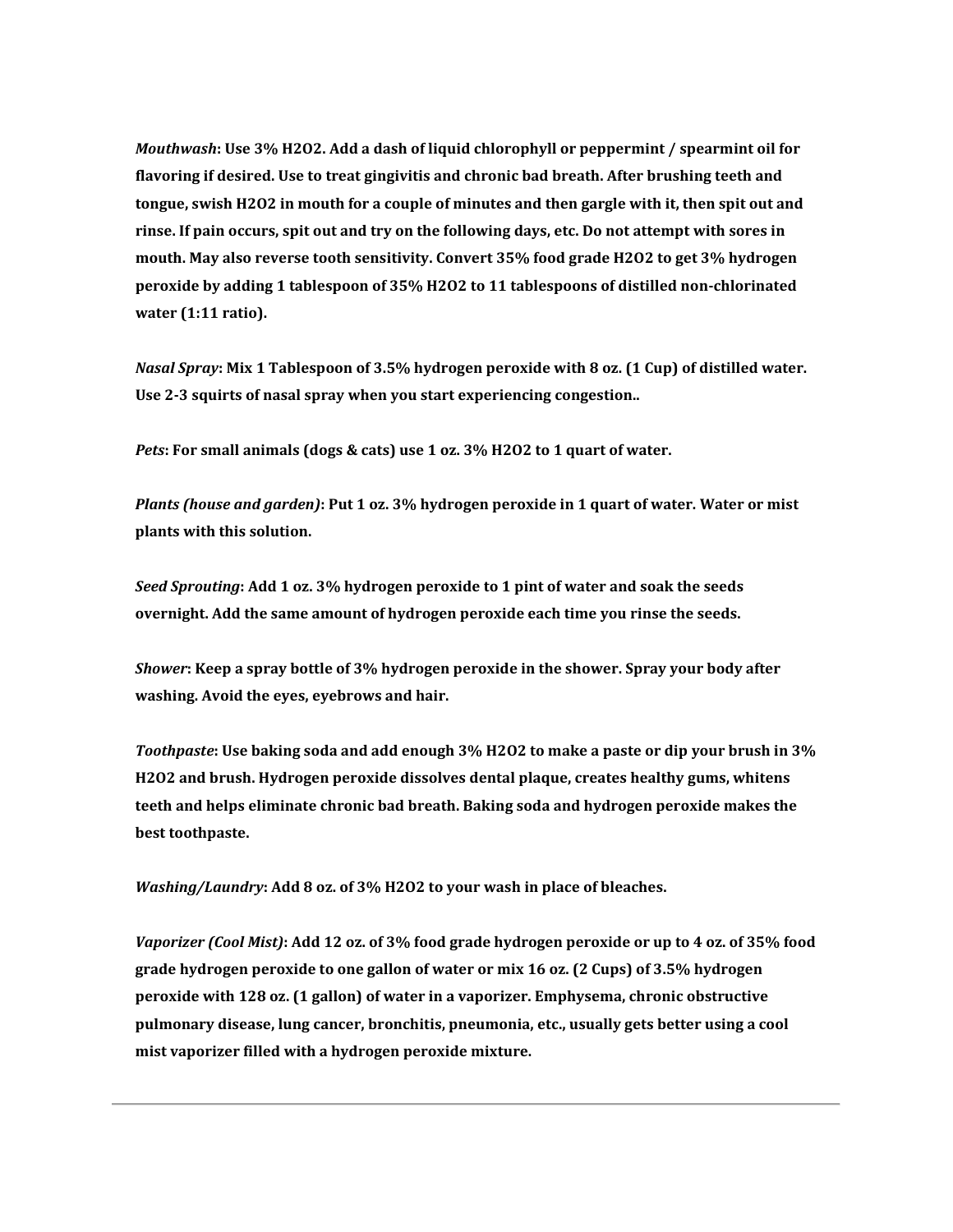#### *[Gardening with Hydrogen Peroxide](http://drinkh2o2.com/#hydrogen-peroxide-gardening)*

**Gardeners and hydroponics implementers have professed the use of Hydrogen Peroxide in their watering solutions. Spontaneous decomposition releases oxygen to the plant's roots to enhance root development and prevent root rot, due to lack of oxygen. Many farmers have been increasing crop yields by spraying diluted hydrogen peroxide (20 gallons of water mixed with 5 to 16 ounces of 35% hydrogen peroxide, per acre). Water house plants by adding 1 ounce of 3% hydrogen peroxide or 16 drops of 35% hydrogen peroxide to every quart of water you give your plants. Hydrogen peroxide is an excellent and safe insecticide. Spray your plants with 8 ounces of 3% hydrogen peroxide mixed with 8 ounces of white sugar and one gallon of water.** 

### *[Feeding Animals Hydrogen Peroxide](http://drinkh2o2.com/#feeding-animals-hydrogen-peroxide)*

**In the 1950's, Dr. Reginald Holeman gave cancerous mice hydrogen peroxide in their drinking water. 60 days later their tumors had disappeared. The mice, who received hydrogen peroxide in their drinking water, grew much larger and lived twice as long. In the 1980's, Winifred Wirth repeated Dr. Holeman's experiment twice with the same results. Robert Stroud, the Birdman of Alcatraz, healed birds using sodium perborate. Sodium perborate combined with water creates hydrogen peroxide.** 

**Adding 30 parts per million of hydrogen peroxide to drinking water on farms causes chickens to not get avian flu, egg production goes up, chickens taste better, turkeys weigh more on less feed, turkeys have lower mortality rates, hog meat is leaner and of a higher grade, reduces or eliminates need for antibiotics, increases milk production and butterfat content, decreased bacteria count, less mastitis, etc.** 

**In 1985, a dairy farmer began putting hydrogen peroxide in the water for his entire farm. The water on his farm was polluted and mastitis was a problem with his cows. After using hydrogen peroxide for some time, the farmer noticed the improved health of his cows. In April 1988, the butterfat content of his Holstein cows was up 5.3%. Another farmer weighed the milk from every cow after milking, and seen his milk production increase from 6 to 8 pounds, per cow, per milking. Others farmers have reported that bacteria counts have gone down to less than 2,000 per cubic centimeter.** 

**When hydrogen peroxide has been used for cattle, an increase in milk production and an increase in butterfat content have been reported. Farmers have also reported less mastitis in**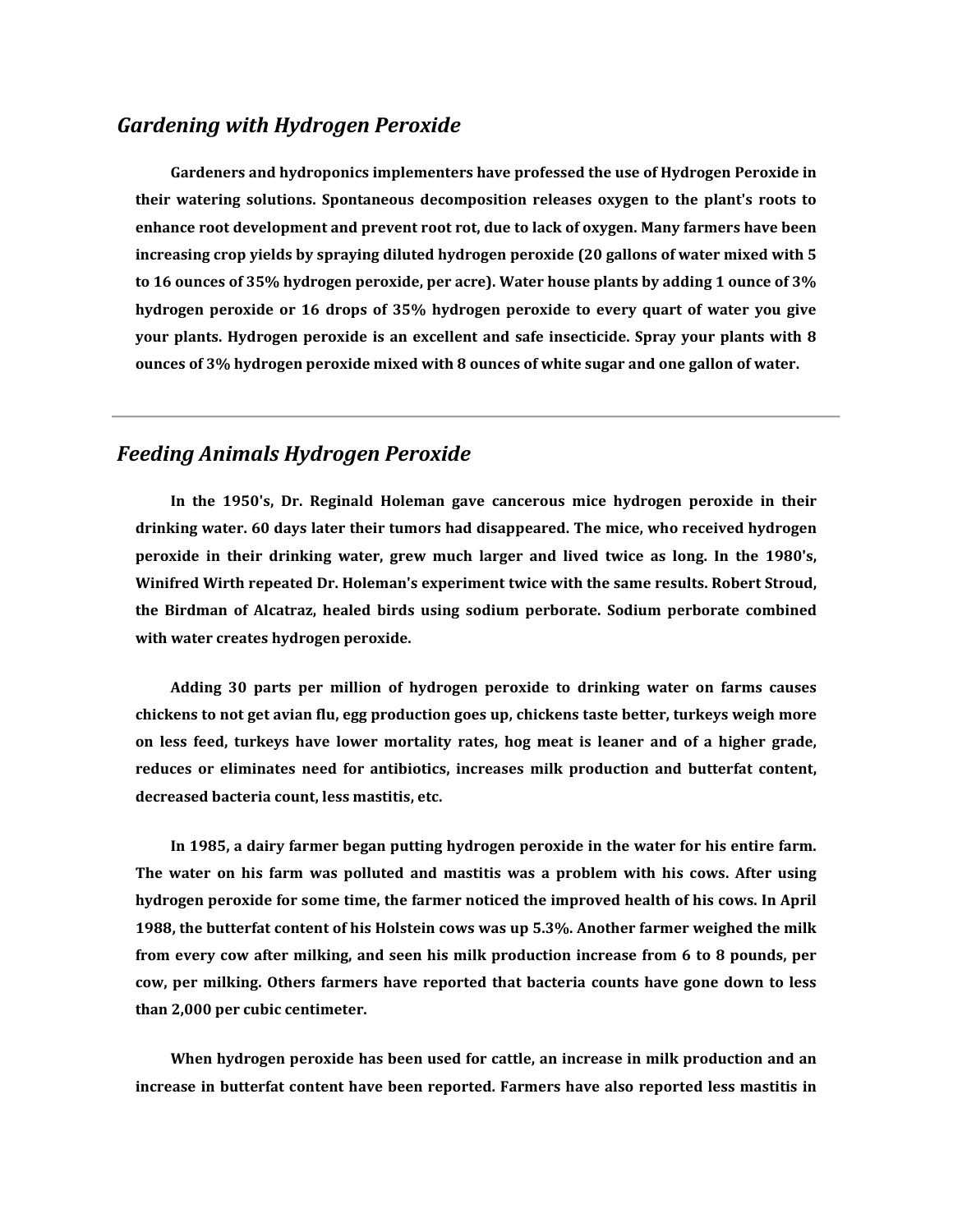**their herds. Hog farmers have reported their hogs using less feed and a shorter growing time (as much as 30 days less). Turkey and chicken growers reported increased weight per bird using less feed. A man in Wisconsin said he has had the best reproduction rate of his buffalo by using hydrogen peroxide in their drinking water.** 

**Some animal research indicates that when hydrogen peroxide is given orally, it combines with iron and small amounts of vitamin C in the stomach and creates hydroxyl radicals. The rule of thumb is adding 8 oz. to 10 oz. of 35% hydrogen peroxide to 1000 gallons water. Chickens and cows have remained healthy by using 8 ounces of 35% Food Grade hydrogen peroxide in 1,000 gallons of drinking water @ 30 ppm. Hydrogen peroxide application into well water or city water can best be accomplished by a metering device / injector, which keeps the application more constant and thorough, although manual application works just as well. If you do not have an metering device, start out by using 1 teaspoon of 35% hydrogen peroxide in the animal's drinking water. This same ratio is used for all farm animals: cows, pigs, poultry, sheep, goats, rabbits, birds, etc.** 

#### *[Oxygen Therapy](http://drinkh2o2.com/#oxygen-therapy)*

**When humming, the gas exchange between the nasal passages and the sinuses is around 98 percent. During normal exhalation the gas exchange rate is around 4 percent. The sinuses are major producers of nitric oxide, which helps dilate capillaries and increase blood flow. When nitric oxide levels are measured during humming, researchers have found that they are 15 times higher than during normal breathing.** 

**Oxygen is the most important thing for life. Oxygen combines with metabolic waste products allowing elimination from the body. This is called the oxidation reduction cycle. When not enough oxygen is available in the body, detoxification slows down, wastes pile up, circulation becomes sluggish and oxygen cannot reach the cells. Energy is produced by the body when glucose and oxygen combine, producing ATP. Every 24 hours the human body produces ATP equal to its body weight. If it produces 10% less ATP than normal, the body will feel tired and sluggish. If ATP production falls much lower than 10% the body could die. Cancer begins when a normal cell does not get enough oxygen. If oxygen levels fall below 40% the cell begins to ferment sugar instead of burning it. Fermentation produces only 1/6th the energy of oxidation and lacks the energy to manufacture an enzyme coating around itself. Healthy cells are surrounded by an enzyme coating which O1 cannot penetrate. Cancer, bacteria and viruses**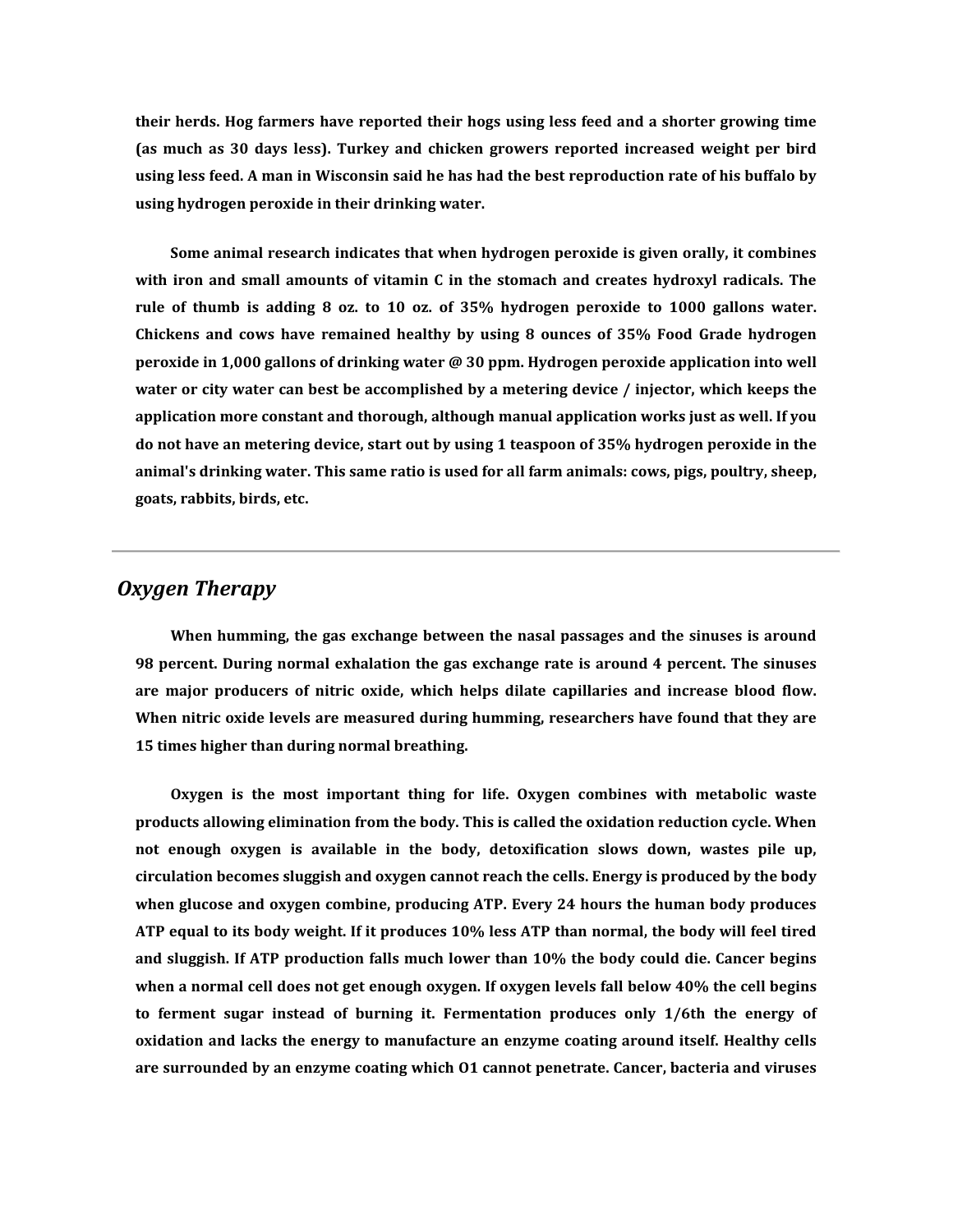**do not have an enzyme coating and are oxidized on contact with O1. The best sources of reactive oxygen are ozone, hydrogen peroxide and magnesium peroxide.** 

**Dr. Otto Warburg was awarded the Nobel Prize in 1931 for discovering the cause of cancer. Cancer is caused when the body's cells change from aerobic respiration to anaerobic respiration. The growth of cancer cells is initiated by a lack of oxygen. Lack of oxygen and high levels of acidity usually go together. The brighter color red your blood is, the more oxygen it carries. The darker its color, the less oxygen it carries.** 

**All normal cells require oxygen. Deprive a cell of 60% of its oxygen and it will turn cancerous. Deprive a cell of 35% of its oxygen for 48 hours and it may become cancerous. Cancer cells can live without oxygen. The body's cells run on adenosine triphosphate (ATP). ATP must be created by all cells for energy, including cancer cells. The biochemical process where ATP is created is called oxidation phosphorylation and is oxygen-dependent. Cancer cells make ATP by fermentation phosphorylation, which requires acidity and a low oxygen environment. Aerobic cellular respiration creates as many as 36 ATP molecules from each glucose molecule. Anaerobic respiration creates only 2 ATP molecules. When cells cannot feed off of oxygen, they feed off themselves, fermenting their own sugars and becoming cancer cells.** 

**The human body's main fuel source is a simple sugar called glucose. Glucose comes from the food and plants that we eat. When we eat complex carbohydrates, they are broken down by our digestive system into glucose. This food energy is converted to chemical energy by a series of reactions known as cellular respiration. Aerobic respiration extracts the maximum amount of energy from the glucose when the molecule is completely broken down. When oxygen levels are insufficient, anaerobic respiration can release energy without oxygen and occurs in the cytoplasm of the cell. Cancer cells use anaerobic respiration partially or entirely. Things that can damage a cell and its mitochondria are oxygen deprivation, nutritional imbalances, physical trauma, toxic chemicals, allergic reactions, radiation, infections, parasites, bacteria, viruses, etc. When essential fatty acids are missing from the diet, cells have no choice but to substitute inappropriate fats into their structure, resulting in type II diabetes and sometimes cancer.** 

**Five nutrients necessary to maintain healthy mitochondria are:** 

**(1) L-carnitine: for the proper oxidation of fats within cells. L-carnitine is made in the body from the amino acid lysine. Cold-processed whey powder is a good source of amino acids.**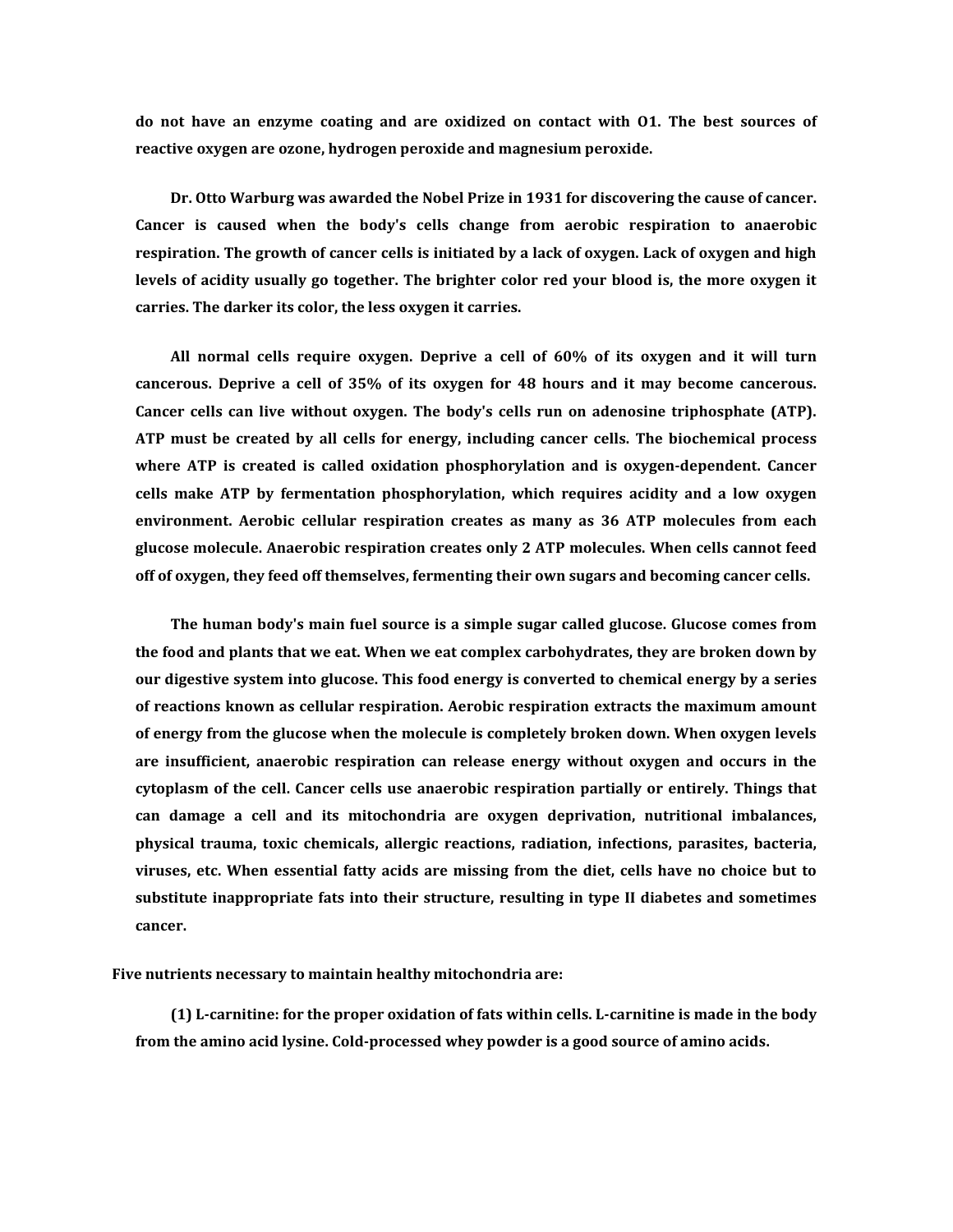**(2) Coenzyme Q10: is necessary for the synthesis of ATP, and prevents free radical damage within the cell. Coenzyme Q10 is found in sardines, eggs, whole grains, spinach and many other foods. Coenzyme Q10 helps regulate intercellular oxidation.**

**(3) Alpha lipoic acid: helps regenerate vitamins E and C after they are oxidized. Food sources of ALA include spinach, broccoli, tomatoes, peas, brussel sprouts, and rice bran.**

**(4) Vitamin E: protects cell membranes from free radical damage. Vitamin E is found in whole grains, nuts, seeds, asparagus, spinach and other green leafy vegetables. Niacin and Vitamin E promote tissue oxidation when they dilate blood vessels.**

**(5) Vitamin C: inhibits the oxidation of cholesterol and supports production of the antioxidant glutathione. Vitamin C is found in fruits, berries, and tomatoes. Vitamin C is needed for the synthesis of carnitine, which is required for long-chain fatty acids to enter mitochondria where they are used for energy production. The conversion of vitamin C into carnitine takes place in the liver. Vitamin C helps fight infections by helping the human body produce hydrogen peroxide, which stimulates the production of prostaglandins.**

**(6) Organic germanium: increases oxygen levels at the cellular level.**

**The human body needs hydrogen peroxide for a multitude of other chemical reactions that take place throughout the body. The colon is responsible for the elimination of wastes and toxins, and the assimilation of nutrients. When the walls of the colon become hardened with fermenting waste matter and poisonous toxins, it creates colon putrefaction and gas. The gastrointestinal tract is around 40% more efficient at assimilating oxygen than the lungs. Surgeons routinely use a patient's colon for respiration during certain surgical procedures. Hydrogen peroxide is one of the many components that help regulate the amount of oxygen getting to your cells, it is required for the production of thyroid hormone and sexual hormones, it stimulates the production of interferon, it dilates blood vessels in the heart and brain and it improves glucose utilization in diabetics.**

### *[Hydrogen Peroxide Therapy](http://drinkh2o2.com/#hydrogen-peroxide-therapy)*

**There are two methods of taking hydrogen peroxide, orally and intravenously. Most medical conditions respond very well to oral ingestion of hydrogen peroxide. Hydrogen Peroxide Therapy is also used as an alternative medical treatment for cancer. Hydrogen Peroxide is injected intravenously in very low concentrations (less than 1%) into the blood**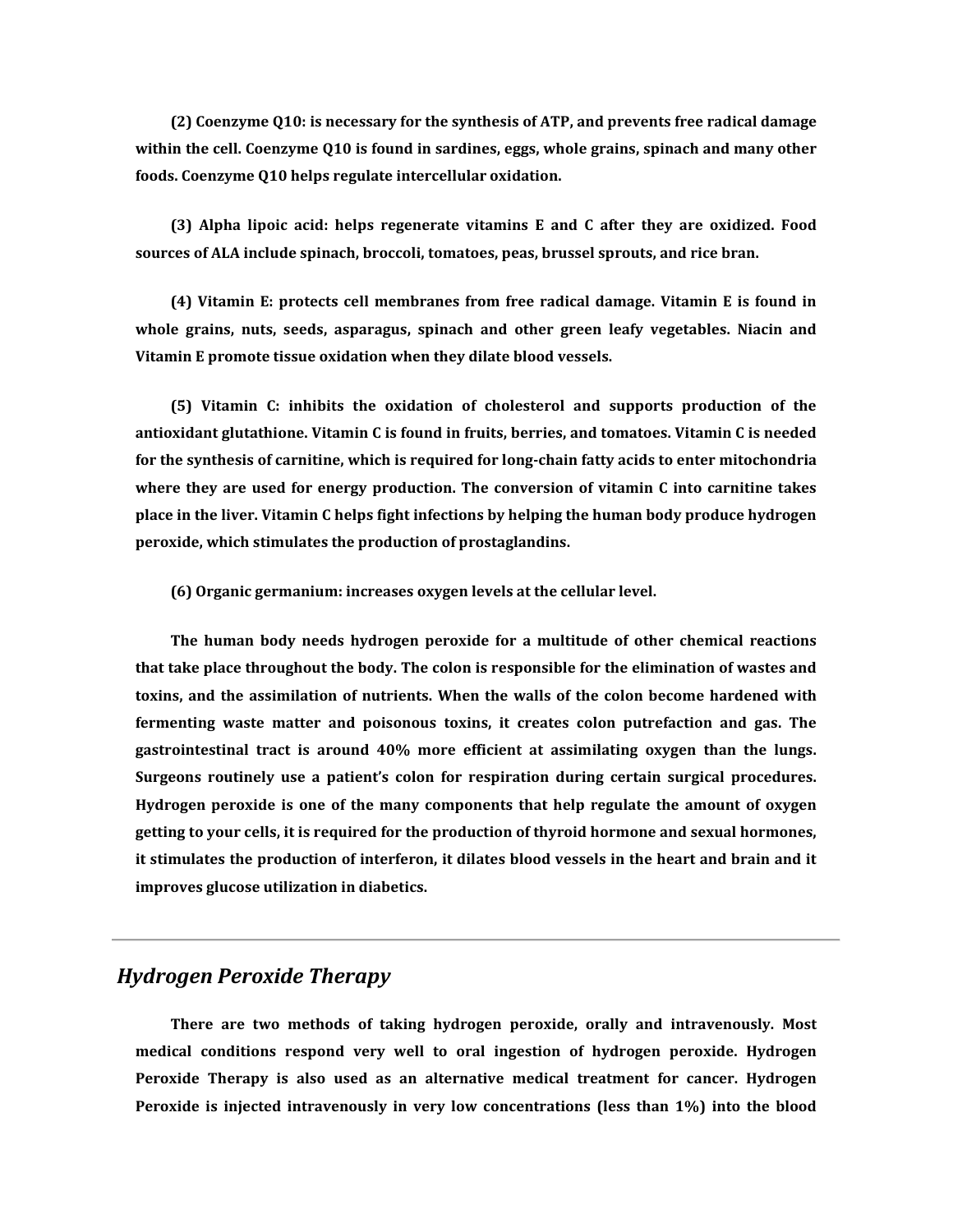**stream. The use of intravenous hydrogen peroxide was reported in 1920 during the influenza epidemic. Intravenous hydrogen peroxide infusion was used successfully used to treat pneumonia in the epidemic following World War I. Intravenous hydrogen peroxide cut the death rate of pneumonia in half.** 

**In the 1940's, Father Richard Willhelm, reported hydrogen peroxide being used to treat bacterial related mental illness to skin disease and polio. Father Richard Willhelm is the founder of "Educational Concern for Hydrogen Peroxide" (ECHO), a nonprofit organization dedicated to educating the public on the safe use and therapeutic benefits of hydrogen peroxide. According to the American Cancer Society: "there is no scientific evidence that Hydrogen Peroxide is a safe, effective or useful cancer treatment". More Information on the uses of Hydrogen Peroxide are available from Educational Concern for Hydrogen Peroxide (ECHO), PO Box 126, Delano, MN 55328 @ (813) 597-4111 or (606) 635-9297.** 

**Tumor cells, bacteria, and foreign elements in the blood can usually be destroyed with hydrogen peroxide therapy. Surgery and chemotherapy destroy brain tissue. Intravenous infusion of hydrogen peroxide may be the greatest breakthrough ever for brain tumors. Intravenous infusion of hydrogen peroxide also helps pulmonary disease, gangrene, arteriosclerosis, aids, flu, asthma, cancers, etc. Chelation Therapy is a useful treatment and preventive for at least 80% of peripheral circulation problems but cannot clean out hardened plaque in the large heart arteries and the aorta. Hydrogen peroxide IV dripped into the leg and carotid vessels of patients with arteriosclerosis cleans the arteries of disease and plaque. When these patients died, autopsies compared the arteries that had been treated with H2O2 with those not treated. The separation of lipids from the arterial wall from the hydrogen peroxide had been accomplished. The plaque in the arteries was removed by injecting H2O2 into the blood vessels. The improvement was not temporary. Hydrogen Peroxide has been shown to dissolve calcium and cholesterol deposits in the body and stimulates peroxidase production.** 

**Other proven methods of reducing arteriosclerosis and the buildup of plaque in the arteries require the consumption of supplements. The oldest known method is the Pauling therapy, which uses the consumption of vitamin C (asorbic acid) and lysine. Consuming lecithin for fat emulsification is believed to work because the elevated licithan levels help the body melt the accumulated plaque on the arterial walls. Serrapeptase is another supplement used to reverse arteriosclerosis. Niacin and niacinimide (B3) dilate blood vessels. Niacinimide has been shown to prevent and reverse Alzheimer's.**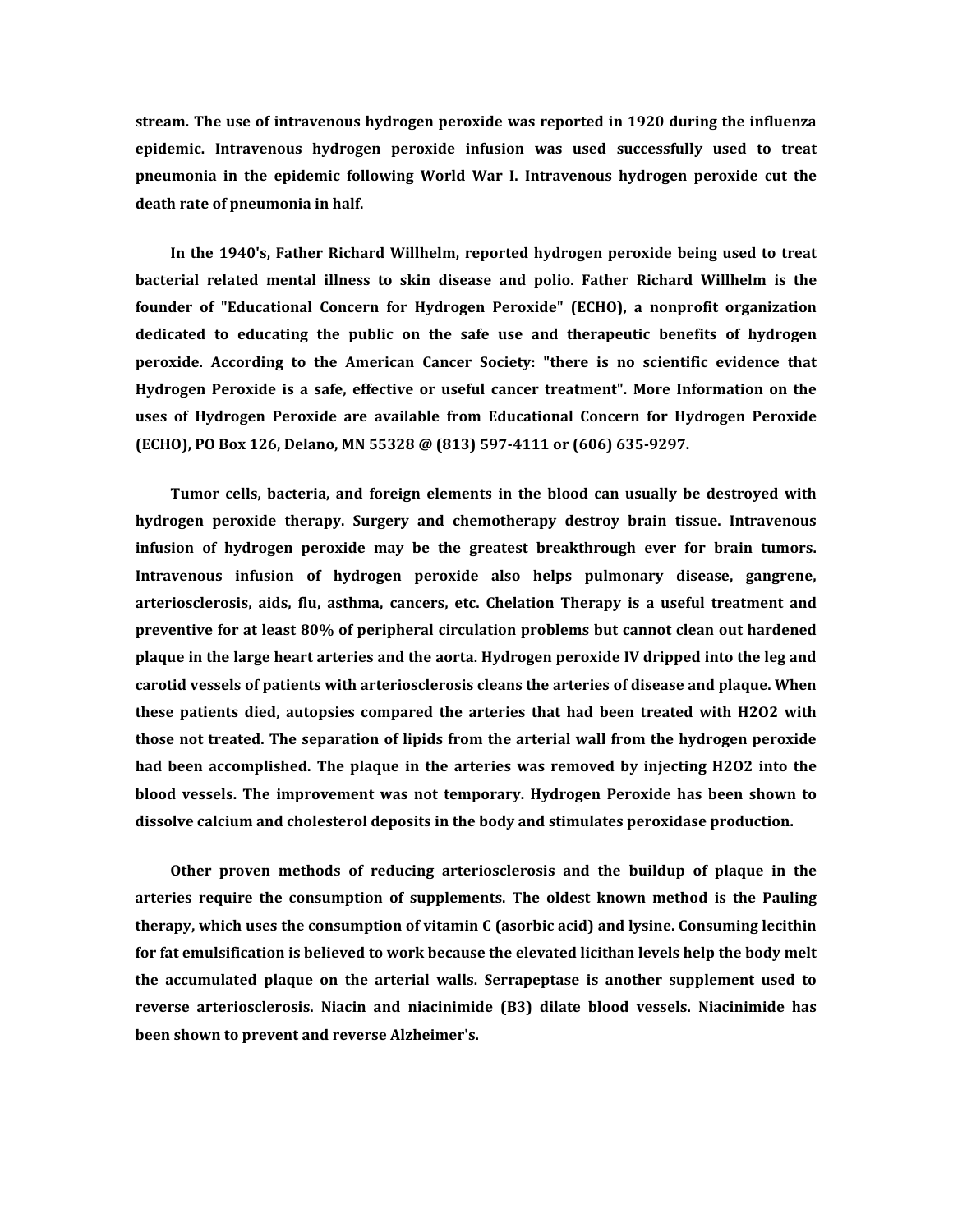**There are two methods of administering hydrogen peroxide: orally or intravenously. Emphysema is one condition in which intravenous infusion of hydrogen peroxide is best. Emphysema is destruction of the alveoli, the small air sacs in the lungs. An inadequate amount of oxygen reaching the tissues forces the heart to pump more forcefully; causing high blood pressure, enlargement of the heart and eventually heart failure. A vaporizer improves night time breathing by using at least 1 ounce of 35% food grade hydrogen peroxide mixed in 1 gallon of non-chlorinated distilled water. Hydrogen peroxide intravenous (IV) infusion has the ability to cleanse the inner lining of the lungs and restore the ability to breathe. Within minutes, oxygen from hydrogen peroxide begins to bubble up between the membrane lining, the lungs sacs and the accumulated mucus. The patient begins to cough and expel accumulated material in the lungs. The amount of bubbling, coughing, and cleansing can be regulated by simply turning the hydrogen peroxide on or off. As the hydrogen peroxide cleans the lung surface and destroys bacterial infections, the patient regains the ability to breathe better. Hydrogen peroxide is being used intravenously and intra-arterially by doctors in the United States and foreign countries. The International Bio-Oxidative Medicine Foundation supports clinical research in Hydrogen Peroxide Therapy. To find a doctor near you call (405) 478-4266 or write to The International Bio-Oxidative Medicine Foundation, P.O. Box 13205, Oklahoma City, OK 73113.** 

**A complementary emphysema therapy uses DNA-Nucleotide Immunotherapy and Natural Microdose DNA (deoxyribonucleic acid) Mucolyxir. The use of a single sequence of synthetic DNA composing guanine and cytosine has been shown to improve immunity, allergies and inflammation. It is being studied for use as a vaccine, an immunotherapy and it appears to be safe and fast-acting. Some medical and veterinary doctors have been using microdose DNA (Mucolyxir) to treat respiratory ailments in dogs, cats, horses, infants, children and adults. Millions have been spent and dozens of researchers are involved, but more research is required for use as an FDA-approved DNA drug.** 

**Synthetic DNA sequences have been found to:** 

- **Reduce inflammation associated with asthma and allergic respiratory diseases.**
- **Reduce lung damage and 'remodeling' due to allergic stress.**
- **Increase CD8 cytotoxic T Cell lymphocyte response enhancing immunity.**
- **Treat allergic rhinitis in mice (reduced inflammatory mediators).**
- **Attenuate the magnitude of airway hyper-reactivity and airway remodeling in non-human primates with experimentally induced allergic airways diseases.**
- **Stimulates pathway for the development of CD (+) cytotoxic T lymphocyte responses against infectious pathogens.**
- **Improvement in COPD symptoms, especially shortness of breath.**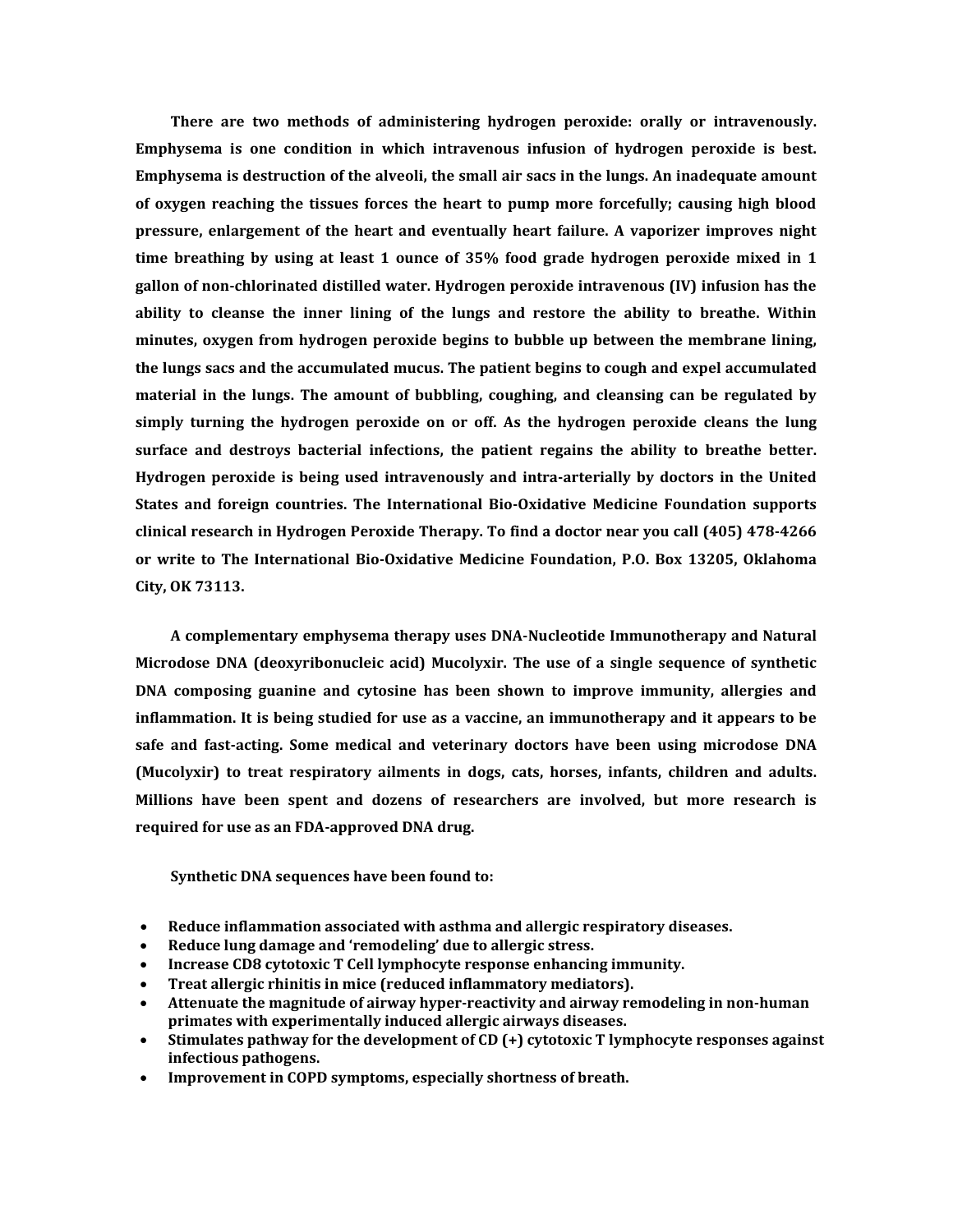- **In clinical trials with over 100 infants and children with acute otitis media, 80-90% responded on microdose DNA (Mucolyxir).**
- **Improvements shown in acute otitis media, acute sinusitis, acute bronchitis, chronic bronchitis, reactive airways disease, emphysema, mucositis and cystic fibrosis.**

# *[Healing Wounds with Hydrogen Peroxide](http://drinkh2o2.com/#healing-wounds-with-hydrogen-peroxide)*

**Specific microdoses of hydrogen peroxide can enhance wound healing. For years, hydrogen peroxide has been used as an antiseptic. Hydrogen peroxide kills the bad bacteria and the body's healthy cells. New research proves that hydrogen peroxide (H2O2), in concentrations lower than conventionally used in the past as an antiseptic, can help heal wounds faster from injury and surgery.** 

**Microdoses of hydrogen peroxide applied to the wound site, from amounts greater than 500 nanomoles to less than 50 micromoles per square centimeter of lesion, signal leukocytes to help the body's own healing processes at the edges of the wound. The body's naturally occurring supply of hydrogen peroxide runs out at the wound site about two hours after an injury occurs. Laboratory experiments have shown that the body's leukocytes begin the healing process at the wound site, by using minute quantities of hydrogen peroxide produced internally in the body.** 

**When microdoses of hydrogen peroxide are applied to a wound:** 

- **The body's natural healing processes are enhanced.**
- **Leukocytes are drawn to the wound margins.**
- **The rate of healing in mammals is increased.**

**Microdoses of hydrogen peroxide used in different formulations (gels, lotions, ointments, creams, pastes, liquids, etc.) and applied in various ways (surgical dressings, staples, clips, sutures, catheters, implants, etc.) can speed the body's own healing process at the wound site and opens the way to new wound care protocols, dressings and devices that naturally help wounds heal faster. Surgical dressings with microdoses of hydrogen peroxide can start, continue, enhance, and support the body's own healing process by continually adding hydrogen peroxide to the wound after the body's supply runs out.** 

**U.S. Published Patent Application [2005/0281890 A1,](http://drinkh2o2.com/images/methods_and_compositions_for_wound_healing.pdf) entitled ["Methods and Compositions](http://drinkh2o2.com/images/methods_and_compositions_for_wound_healing.pdf)  [for Wound Healing"](http://drinkh2o2.com/images/methods_and_compositions_for_wound_healing.pdf), by Chandan San, discloses the research in methods, devices and compositions using 500 nanomoles to less than 50 micromoles per square centimeter of lesion microdoses of hydrogen peroxide to heal wounds. The methods, devices and compositions**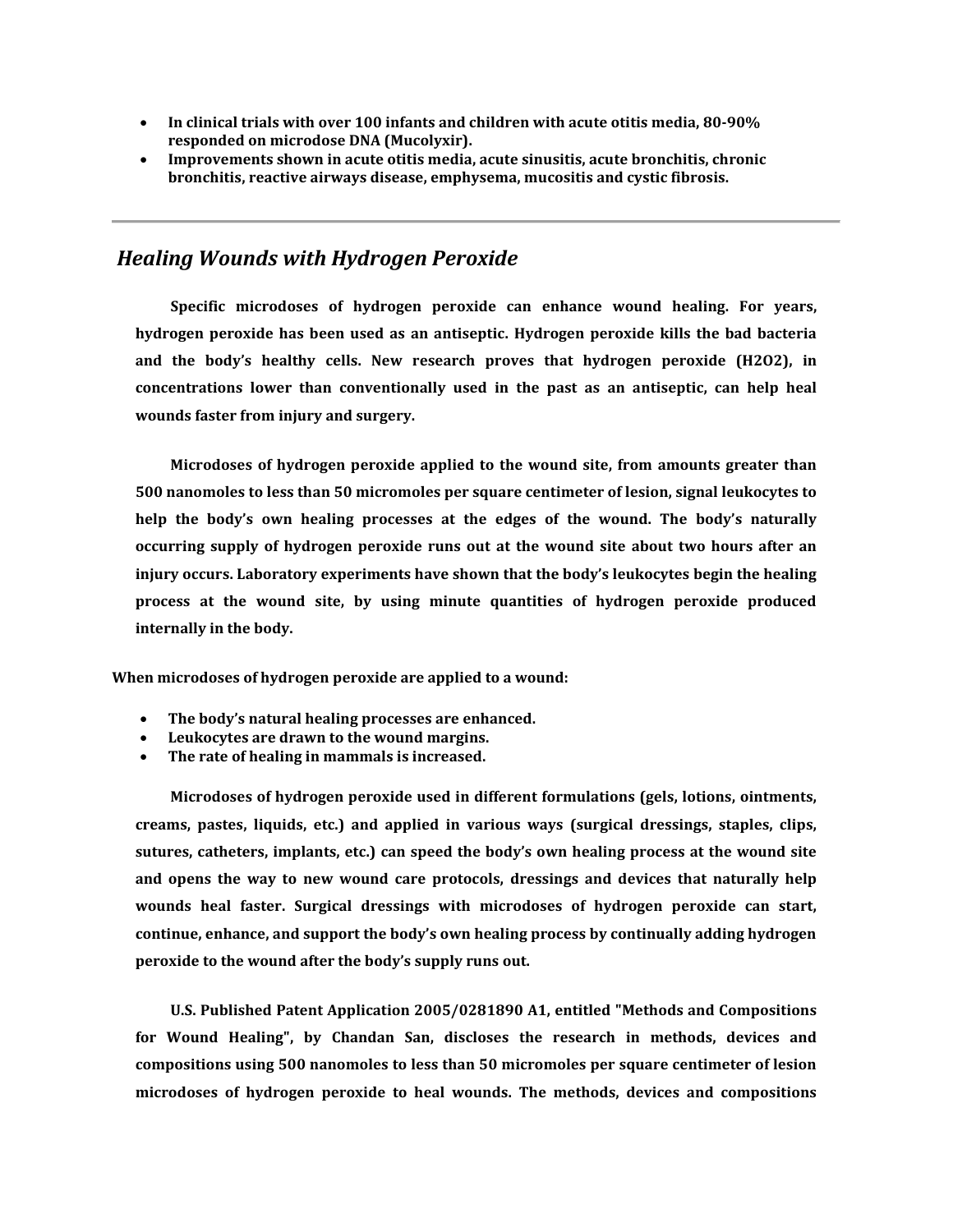**provide an increased rate of wound healing. The use of food grade hydrogen peroxide is recommended for anyone attempting to use this method of healing.** 

#### *[Drinking Hydrogen Peroxide](http://drinkh2o2.com/#drinking-hydrogen-peroxide)*

**The human body expels 70 percent of its toxins from breathing. When you breathe, fat molecules combine with oxygen atoms, producing carbon dioxide. Carbon dioxide is the most abundant product of metabolism. The other 30 percent of toxins are discharged through defecation and sweat. A small amount of water soluble toxins are discharged through urination. If your breathing is not operating at peak efficiency, you are not ridding yourself of toxins properly. Research shows that shallow breathers get cancer more often. Drinking Hydrogen Peroxide usually helps rid the body of excess toxins, bacteria, viruses and cancers. The acidic properties of fat lower the body's cellular pH and oxygen levels, producing an ideal breeding ground for cancer. Cancer needs an acidic low oxygen environment to survive and thrive. Your kidneys must work overtime if less than 70 percent of your toxins are not being released through breathing, causing a number of illnesses.** 

**A 1:1000 solution of colloidal silver to H2O2 increases the efficacy of colloidal silver by up to 100 times against bacteria. The increased bioavailability reaction using colloidal silver and H2O2 results in a delivery mechanism that increases adsorption of silver directly into tissues. Dilute the H2O2 to the desired concentration, and then add the colloidal silver to the solution. The amount of hydrogen peroxide to use will depend on the type and quality of colloidal silver. The higher the particle content, the more hydrogen peroxide will need to be used. A 3% H2O2 solution with colloidal silver is much more reactive than standard 3% H2O2 solution.** 

**Drinking hydrogen peroxide may cause an upset stomach. Hydrogen peroxide should be taken on an empty stomach, one hour before meals or three hours after meals. Food in the stomach may cause excess foaming, indigestion or vomiting. Those with chronic systemic Candidiasis may need to start with 1 drop in 8oz. of water 3 times a day, then 2 drops in 8oz. of water three times a day before starting a schedule. Do not mix chlorinated tap water with 35% Food Grade Hydrogen Peroxide! People with serious problems will benefit from staying on 25 drops three times a day for one to three weeks, then tapering down to 25 drops two times daily until the problem is resolved (1 to 6 months). Some patients take three or four lecithin capsules at the same time they take the hydrogen peroxide to stop the nausea.**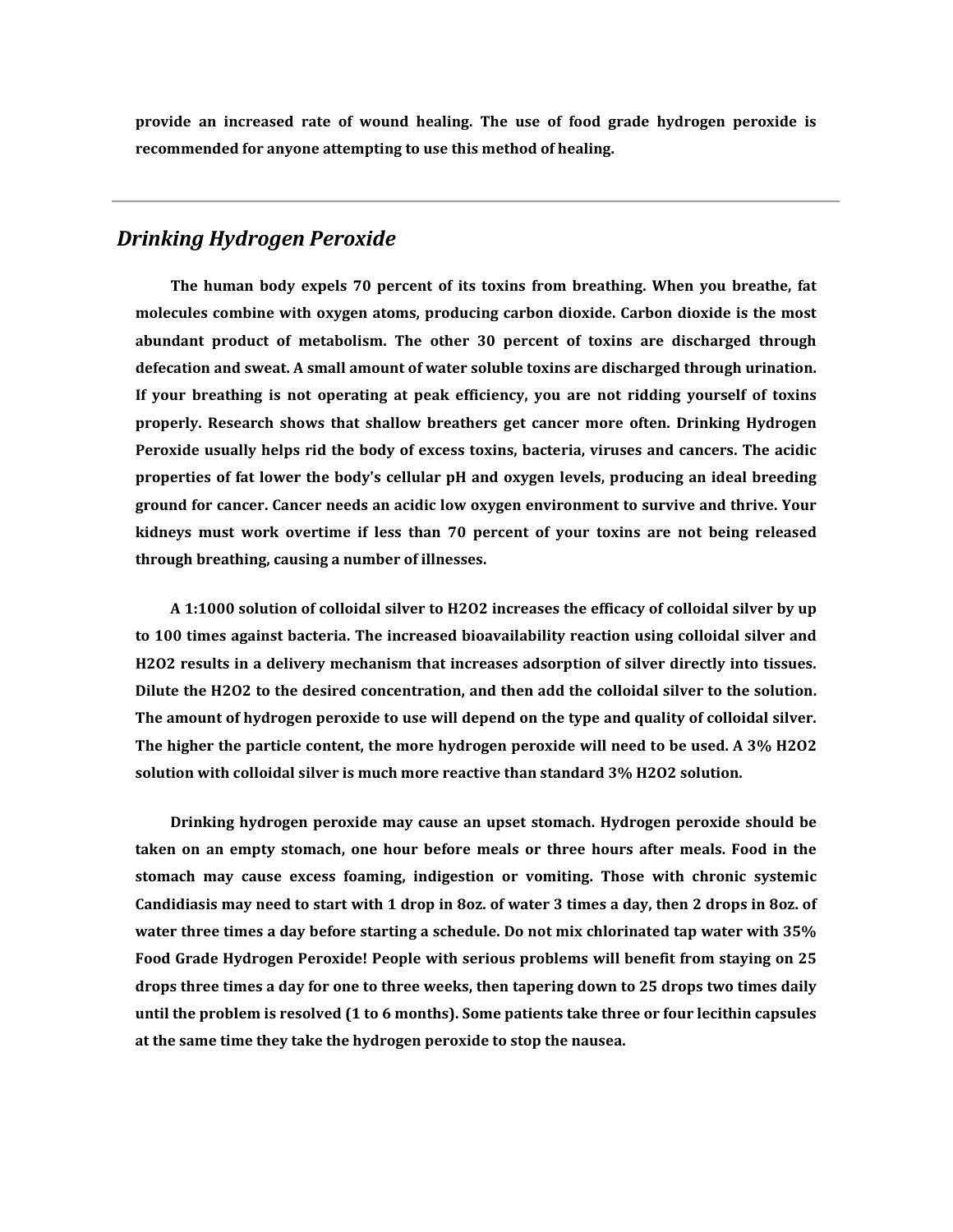**As dead bacteria and toxins are released from your body, your capacity to eliminate them quickly enough may cause some pain or discomfort in the kidneys. This toxic overload may cause fatigue, diarrhea, headaches, skin eruptions, cold or flu-like symptoms, and/or nausea. If this occurs, remain at the current dosage or reduce it to the previous dosage until the problem stops. Do not discontinue drinking the hydrogen peroxide solution unless pain or irritations become severe. Discomfort and irritations will dissipate shortly after cutting back on the amount of hydrogen peroxide you are drinking. Continuing with the hydrogen peroxide program will clean out the body sooner of excess toxins. Another method of drinking hydrogen peroxide, requires putting 1 drop of hydrogen peroxide in every ounce of water you drink. If the taste of the hydrogen peroxide is to strong for you, try putting 1 drop of hydrogen peroxide in every 2 ounces of water you drink.** 

**Normal human cells have a lot of molecular oxygen and a slightly alkaline pH. The cancer cell has an acid pH and lack of oxygen. Cancer cells will not survive in an oxygen environment. Cancer and all diseases do not like oxygen. Proper cellular utilization of oxygen requires diets containing adequate amounts of unsaturated fatty acids. Most common ailments affecting population are directly related to oxygen starvation. Asthma, emphysema, and lung disease are on the rise, especially in polluted metropolitan areas. Cases of constipation, diarrhea, intestinal parasites and bowel cancer are on the rise.** 

**Many of the new "miracle" drugs and nutritional supplements used to treat these conditions work by increasing cellular oxygen. The miracle nutrient, Coenzyme Q10, helps regulate intercellular oxidation. Organic germanium increases oxygen levels at the cellular level. Niacin and vitamin E promote tissue oxidation through their dilation of blood vessels. Vitamin E makes efficient use of available oxygen and acidophilus helps re-establish beneficial bacterial flora in the bowels. Hydrogen peroxide is only one of the many components that help regulate the amount of oxygen getting to your cells. The presence of hydrogen peroxide is vital for many other functions as well. Hydrogen peroxide is required for the production of thyroid hormones and sexual hormones, the production of interferon, dilation of blood vessels in the heart / brain and glucose utilization in diabetics.** 

**Germanium is a trace element / mineral, which promotes cell oxygen absorption. Germanium enhances the cell's ability to generate energy by raising the cell's oxygen supply. Organic Germanium-132, has never exhibited any toxic side effects. Germanium strengthens the immune system, normalizes high blood pressure / cholesterol and protects the body against cellular aberrations. Germanium stimulates the immune system in cancer patients as well as healthy individuals. The highest concentrations of germanium were found in medicinal**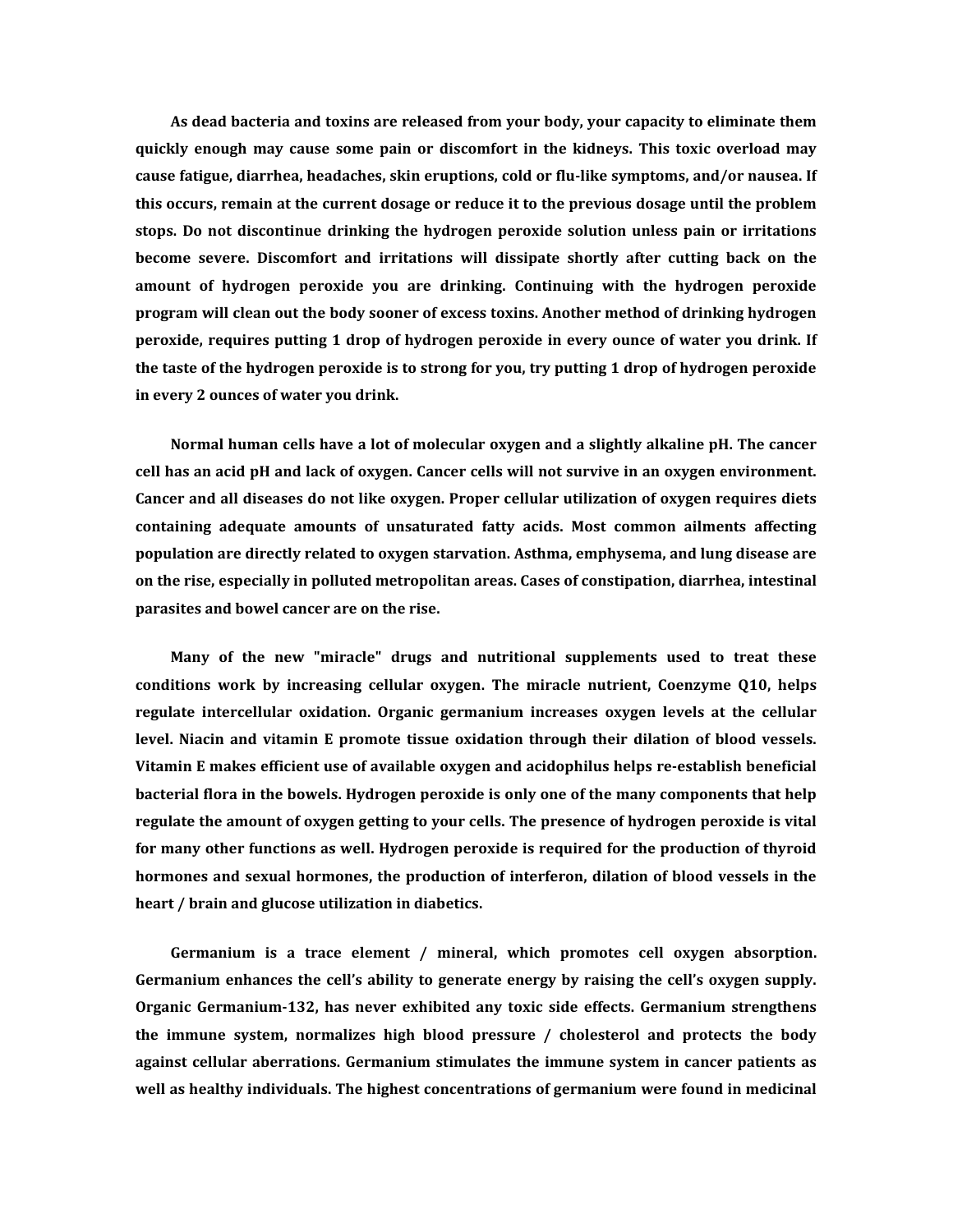**plants: ginseng, shitake mushrooms, aloe vera, comfrey and garlic. Russian shelf fungus had the highest levels of germanium. The healing waters of Lourdes, France also have significant quantities of germanium. Germanium appears to significantly enhance the body's production of interferon. research suggests that germanium helps normalize the body's defenses in cancer patients.** 

**A single atom of oxygen is very reactive and is referred to as a free radical. We continually read that free radicals are responsible for all types of ailments and even premature aging. Our bodies create and use free radicals to destroy harmful bacteria, viruses, and fungi. White blood cells are responsible for fighting infection and foreign invaders (bacteria, viruses, fungi, etc.) in the body by making hydrogen peroxide to oxidize all infections and invaders. Vitamin C helps fight infections by producing hydrogen peroxide, which stimulates the production of prostaglandins. Lactobacillus found in the colon and vagina also produce hydrogen peroxide. This destroys harmful bacteria and viruses, preventing colon disease, vaginitis, bladder infections and a host of other common ailments. When lactobacillus in the colon or vaginal are overrun with harmful viruses, yeast, or bacteria, an effective douche or enema solution can be made using 3 tablespoons of 3% hydrogen peroxide in 1 quart of distilled water. Friendly bacteria in the colon and vagina are aerobic, while most strains of harmful bacteria, viruses and cancer cells are anaerobic and cannot survive in the presence of oxygen or hydrogen peroxide.** 

**Hydroxyl radicals are formed when super oxide and hydrogen peroxide react together. To prevent damaging the cells, antioxidants and hydrochloric acid (muriatic acid) should be taken if the hydrogen peroxide formula is going to be used for a long period of time. Antioxidants come if different pill forms and in different food types. Antioxidants foods are cranberries, blueberries, aronia berries, pomegranates, etc. Nature's best antioxidant is a drop of clove oil under the tongue, which contains more than ten times the antioxidants that any berry does. Dentists have been using clove oil as an antiseptic in their profession for ages.** 

**Hydrogen peroxide helps: Adult Onset Diabetes, Allergies, Altitude Sickness, Alzheimer's, Anemia, Angina, Arrhythmia, Arthritis, Asthma, Bacterial Infections, Bronchitis, Cancer, Candida, Cardiovascular Disease, Cerebral Vascular Disease, Chronic Fatigue Syndrome, Chronic Pain, Diabetic Gangrene, Diabetic Retinopathy, Digestion Problems, Emphysema, Epstein-Barr Infection, Food Allergies, Fungal Infections, Gangrene, Gingivitis, Headaches, Heart Disease, Herpes Simplex, Herpes Zoster, HIV Infection, Immune Disorders, Infectious Diseases, Inflammation, Influenza, Insect Bites, Liver Cirrhosis, Lupus Erythematosis, Migraine Headaches, Multiple Sclerosis, Parasitic Infections, Parkinson's Disease, Parkinsonism,**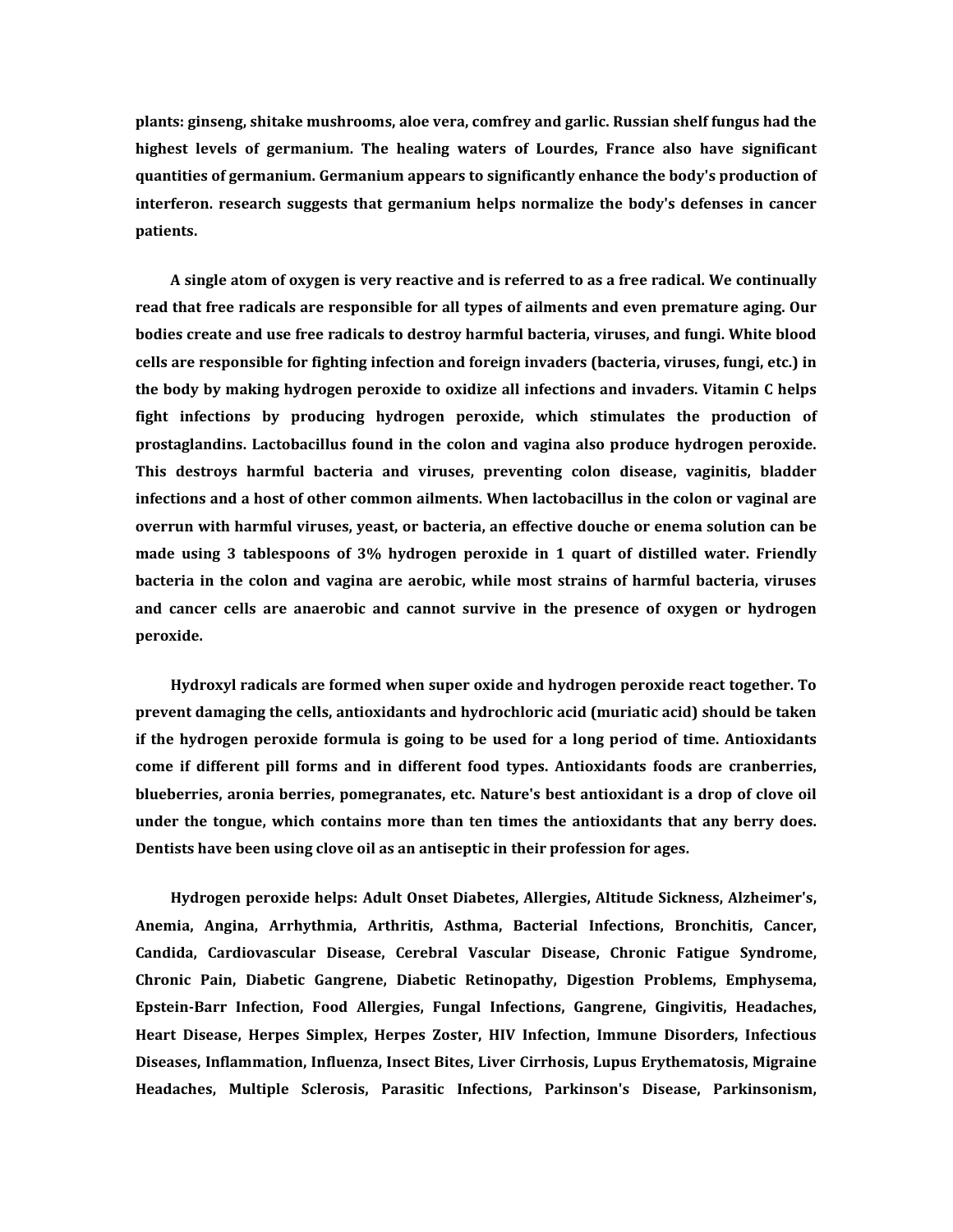**Periodontal Disease, Pneumonia, Prostatitis, Pulmonary Diseases, Rheumatoid Arthritis, Shingles, Sinusitis, Sore Throat, Stroke & Memory Loss, Type II Diabetes, Ulcers, Vascular & Cluster Headaches, Viral Infections, Warts, Yeast Infections, etc. Some results from drinking hydrogen peroxide include: arthritis disappearing, high blood pressure was normalizing, cancers going into remission, high energy levels returning, bowels regulated, alertness and increased memory, elimination of depression, etc. Hydrogen peroxide stimulates enzyme systems throughout the body, increasing metabolic rate, causing small arteries to dilate and increase blood flow, enhancing the body's distribution and consumption of oxygen while raising body temperature.** 

**Possible Reactions to using Hydrogen Peroxide include: Skin eruptions, nausea, sleepiness, unusual fatigue, diarrhea, colds (in head or chest), ear infections, boils, or any other method that the body uses to emit toxins from the body. This is the natural way for the body to cleanse and the natural cleansing will be of short duration, as you continue to maintain your program. Above all, even if you must decrease the dosage, continue the program, don't give up. If you get a cleansing reaction, you may want to increase the dosage to hasten the cleansing. A cleansing is the effect on the body of bacteria dying off, or various forms of poisons being released through the eliminative organs of the body, i.e. skin, lungs, kidneys and bowels. Remember: When hydrogen peroxide comes in contact with virus and streptococcus, it will liberate free oxygen. This may be happening in your stomach. If your stomach feels uneasy, it is only the hydrogen peroxide destroying the virus and streptococcus in your body.** 

**The dangers and side effects of hydrogen peroxide are few and conflicting. There have been two known fatalities in children who ingested 27% hydrogen peroxide and 40% hydrogen peroxide. A 2 year old female swallowed one mouthful of 35% hydrogen peroxide. She immediately began vomiting, followed by fainting and respiratory arrest. She experienced erosion and bleeding of the stomach and esophagus, but survived the incident. She was reexamined 12 days later, her stomach and esophagus had healed.** 

# *Caution*

**Taking hydrogen peroxide immediately before bedtime causes difficulty getting to sleep because of the increased oxygen levels at the cellular level. CAUTION: Individuals who have had transplants should not take hydrogen peroxide. Hydrogen peroxide stimulates the immune system and could cause the rejection of the transplanted organ. Keep hydrogen peroxide out of the reach of children. Store hydrogen peroxide in the back of the refrigerator or in the freezer in a box or in a marked container (DANGER!!! or CAUTION!!!).**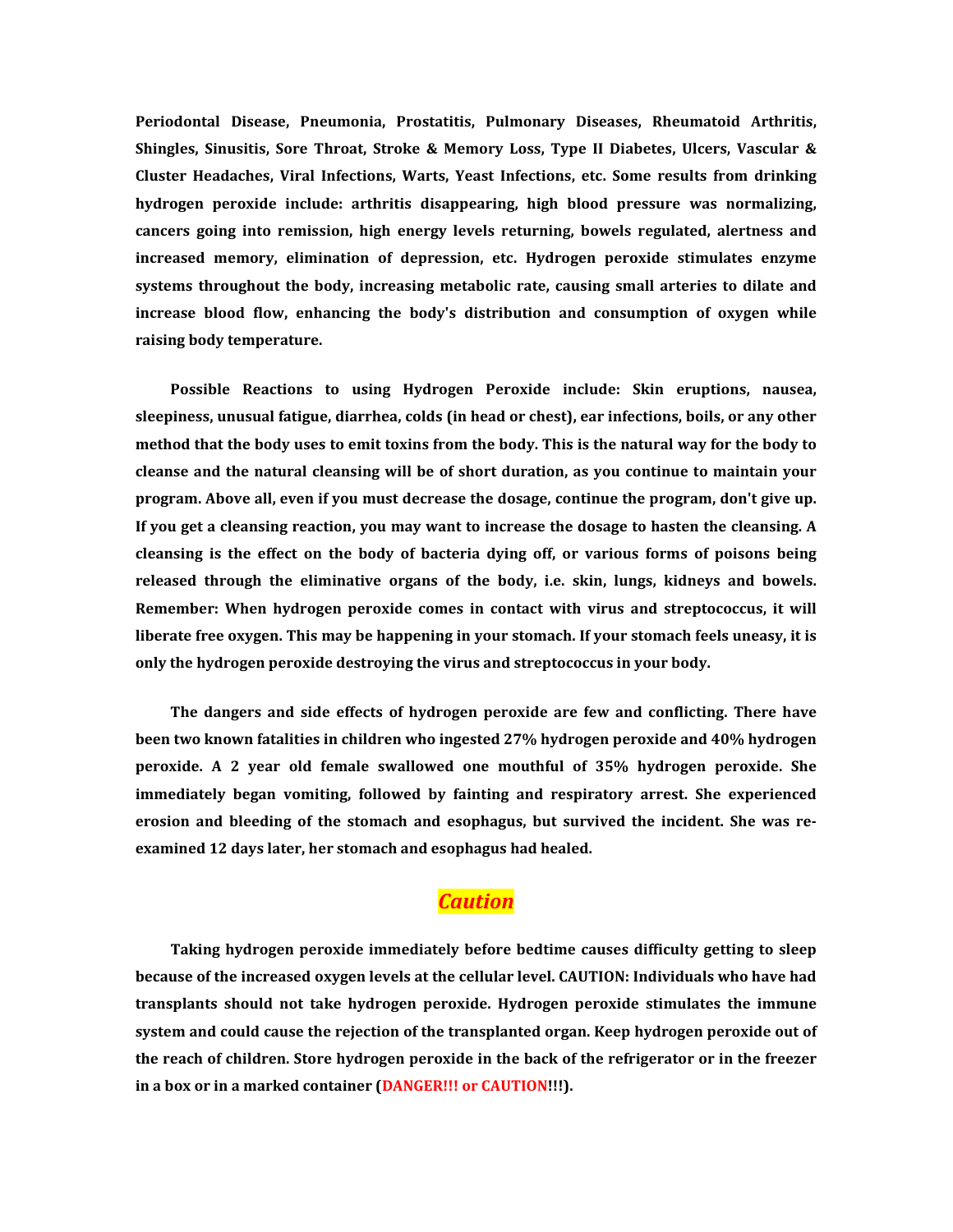**Drink hydrogen peroxide solution one hour before or three hours after a meal. Add food grade hydrogen peroxide to 8 oz. distilled water, spring water, milk, vegetable juice, or fruit juice. Do not use chlorinated tap water. Hydrogen peroxide is used to pasteurize milk in most countries around the world. 12 drops of 35% food grade hydrogen peroxide in a quart of milk is an alternative to pasteurization. There is an enzyme in fresh pressed carrot juice and bananas that breaks down H202 into water and oxygen on contact. No sugary, alcoholic or carbonated beverages. Drink the hydrogen peroxide mixture on an empty stomach. If your stomach gets upset at any level, stay at that level, or go back one level. Candida victims may need to stay at the Day 1 dosage level for up to 1 week before beginning the hydrogen peroxide regimen. When reaching higher dosages, more water may be used. Deep breathing, fresh air, and exercise are also very important. If you are on a medication, consult your doctor. CAUTION: If any strong solution of hydrogen peroxide concentrate is spilled on the skin, flush the skin immediately with water. Skin may whiten temporarily. Try not to burp after drinking the hydrogen peroxide solution; it is probably singlet oxygen (O1).** 

**[Dosage Schedule Using 3% Food Grade H202](http://drinkh2o2.com/#3-percent-H<tt>2</tt>O<tt>2-dosage-schedule)**

**Day 1....................1 oz. daily Day 2....................2 oz. daily Day 3....................3 oz. daily Day 4....................4 oz. daily Day 5....................5 oz. daily Days 6 through 12....... 5 oz. 2 times daily Days 13 through 19...... 5 oz. 3 times daily Days 20 through 25.......5 oz. 2 times daily Days 27 through 32.......5 oz. every other day Day 33 and on............5 oz. every third day**

**If the above amounts are too much, back off to an amount of intake you feel comfortable with. Stay at that level until you get the results you are looking for. If the condition is severe, stay on 8 oz. of the .5% solution twice a day as long as you think it is necessary. If you have a weak stomach, try using 1 oz. of 3% food grade hydrogen peroxide in 8 oz. of milk, vegetable juice, and fruit juice, non-sugary, non-alcoholic or non-carbonated beverage.** 

**Mix one part 3% food grade hydrogen peroxide with five parts of distilled water (.5% solution of hydrogen peroxide) or use a gallon of water by taking out 20 oz. of water and replace it with 20 oz. of 3% food grade hydrogen peroxide.**

**[Dosage Schedule Using 6% Food Grade H202](http://drinkh2o2.com/#6-percent-H<tt>2</tt>O<tt>2-dosage-schedule)**

**Day 1..................1/2 teaspoon daily Day 2....................1 teaspoon daily**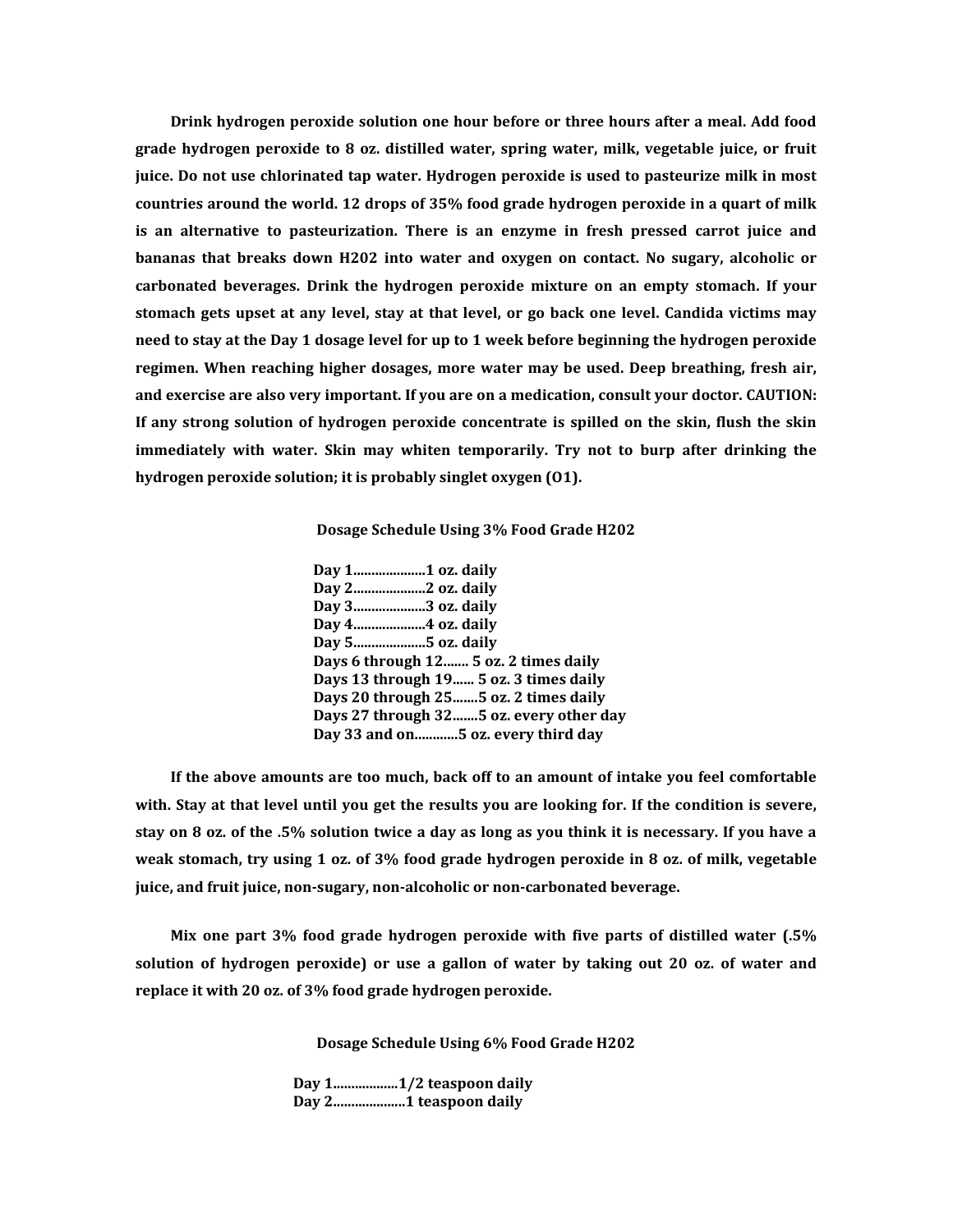**Day 3................1 1/2 teaspoons daily Day 4....................2 teaspoons daily Day 5................2 1/2 teaspoons daily Days 6 through 12....... 2 teaspoons 3 times daily Days 13 through 19...... 2 teaspoons 2 times daily Days 20 through 27.......2 teaspoons every other day Days 28 through 35.......1 teaspoon every other day**

**[Dosage Schedule Using 35% Food Grade H202](http://drinkh2o2.com/#35-percent-H<tt>2</tt>O<tt>2-dosage-schedule)**

**Day 1...........3 drops, 3 times daily Day 2...........4 drops, 3 times daily Day 3...........5 drops, 3 times daily Day 4...........6 drops, 3 times daily Day 5...........7 drops, 3 times daily Day 6...........8 drops, 3 times daily Day 7...........9 drops, 3 times daily Day 8..........10 drops, 3 times daily Day 9..........12 drops, 3 times daily Day 10.........14 drops, 3 times daily Day 11.........16 drops, 3 times daily Day 12.........18 drops, 3 times daily Day 13.........20 drops, 3 times daily Day 14.........22 drops, 3 times daily Day 15.........24 drops, 3 times daily Day 16.........25 drops, 3 times daily**

**For serious problems stay at 25 drops, 3 times daily for 1 to 3 weeks. Reduce dosage to 25 drops, 2 times daily until the problems go away. This may take 1 to 6 months. When problems go away, reduce dosage to 25 drops 1 time daily for a week, then 25 drops every other day for a week, then 25 drops every third day for a week and then 25 drops every fourth day for a week. A good maintenance routine would be 5 to 20 drops a week. The addition of copper to hydrogen peroxide increases the effectiveness of hydrogen peroxide on bacteria up to 3,000 times. Coenzyme Q10, organic germanium, niacin, vitamin E, flax oil, lecithin and acidophilus help increase oxygenation.** 

#### *[Urine Therapy](http://drinkh2o2.com/#urine-therapy)*

**People have lived for days without food or water. They survived because they drank their own urine, those that didn't died. In the past, Doctors were trained in the analysis of urine by looking at it, smelling it and tasting a patients urine. Astronauts drink their purified urine in space for months without any adverse effects.**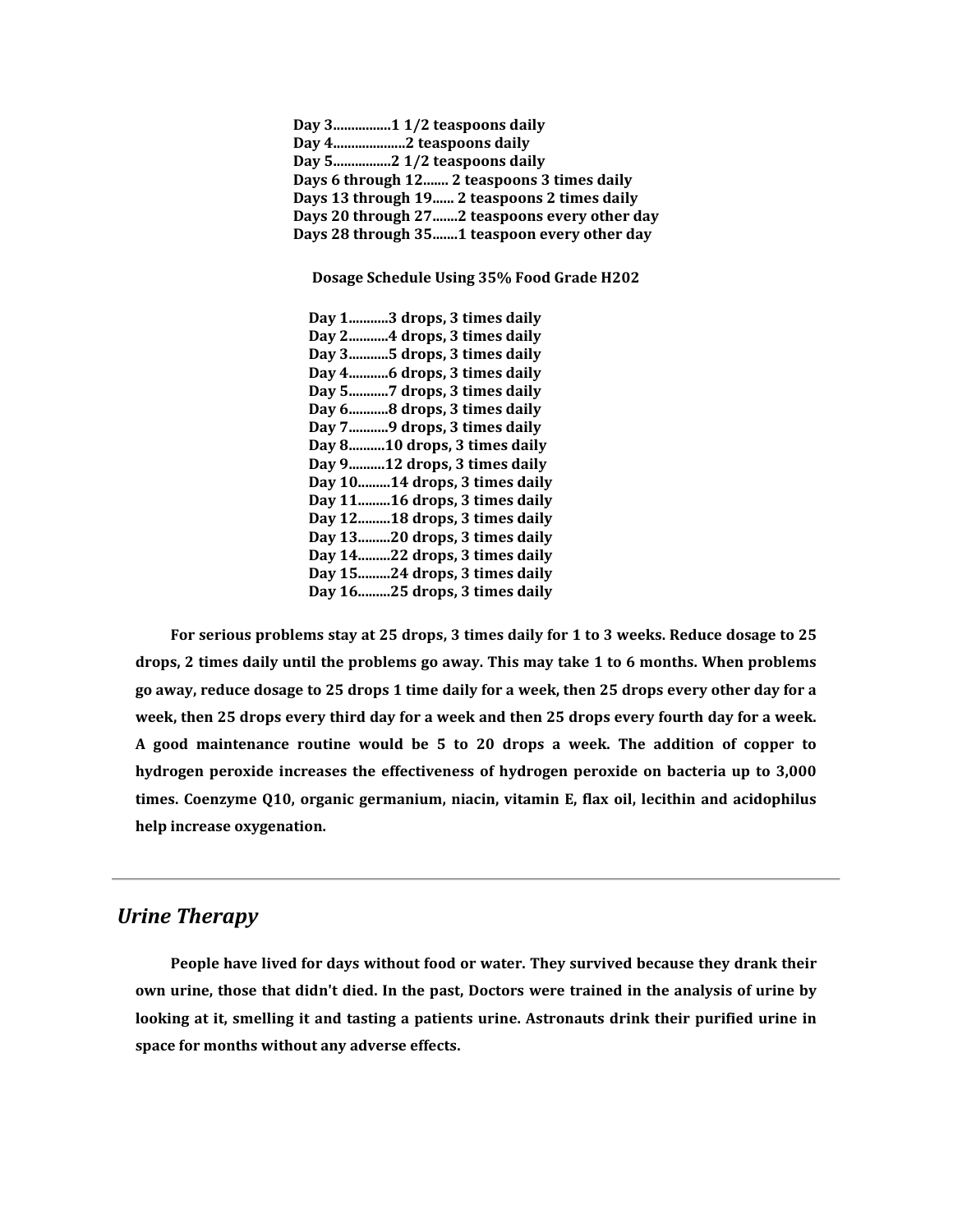**Urine is a by-product of blood filtration, not waste filtration, and is non-toxic. The body secretes elements not needed at the time through urine. Urine contains compounds that are very specific to the individual from which it comes. It is antibacterial, antifungal, antiviral, antineoplastic (anticancer), anticonvulsive, and antispasmodic. Urine is a sterile body compound that is purer than distilled water (no bacteria). Urine contains thousands of compounds. Urine contains Alanine, Arginine, Ascorbic acid, Allantoin, Amino acids, Bicarbonate, Biotin, Calcium, Creatinine, Cystine, DHEA, Dopamine, Epinephrine, Folic acid, Glucose, Glutamic acid, Glycine, Inositol, Iodine, Iron, Lysine, Magnesium, Manganese, Melatonin, Methionine, Nitrogen, Ornithane, Pantothenic acid, Phenylalaline, Phosphorus, Potassium, Proteins, Riboflavin, Tryptophan, Tyrosine, Urea, Vitamin B6, Vitamin B12, Zinc, and other compounds.** 

**When you eat, food is broken down in the stomach and intestines into extremely small molecules. These molecules are absorbed into tiny tubules in the intestinal wall and then pass through these tubes into the blood stream. The blood circulates through your body carrying these food molecules and other nutrients, along with red and white blood cells, antibodies, plasma, microscopic proteins, hormones, enzymes, etc., all manufactured at different locations in the body. The blood circulates through the liver where toxins are removed and excreted from the body in the form of solid waste. When the blood enters the kidneys it is filtered through a complex and intricate system of minute tubules called nephron. The filtering process removes excess water, salts and other elements in the blood that your body does not need at that time. The excess elements collect in the kidney as a purified, sterile, watery solution called urine. Many elements are then reabsorbed by the nephron and delivered back into the bloodstream. The rest of the urine passes out of the kidneys into the bladder for excretion.** 

**Research shows that allergic reactions are caused by white blood cells (antigen receptors) that attack substances, even when they are no threat to the body. Dr. William Linscott showed that when these antigen receptors (white blood cells) are reintroduced into the body, the body develops antibodies to these antigen receptors, stopping the allergic response. Realizing that the urine of allergic individuals contains the allergy causing antigen receptors, re-introducing the urine back into the allergic individual produces antibodies which stop the allergic reactions.** 

**Gaston Naessens invented a 30,000X dark-field microscope that allows living tissue to be seen at much higher levels of magnification. Hidden within the blood plasma he found tiny bodies he named "somatids". These somatids were observed to change from one form to another in regular cycles. In a healthy person the somatids have a three stage cycle. In an**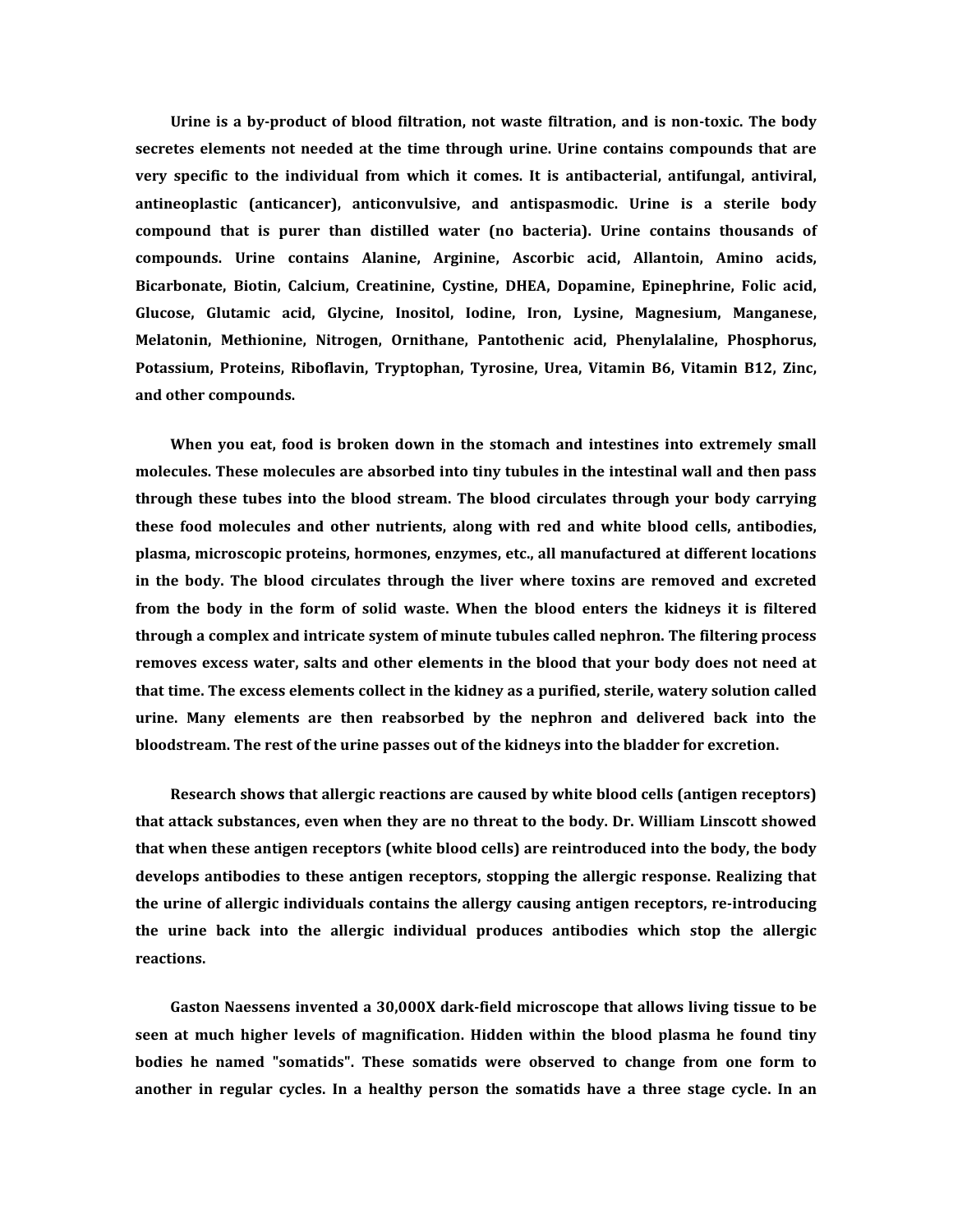**unhealthy person the somatids have a 16 stage cycle. The critical stage between stage three and stage four is fermentation. Fermentation is the result of sub-cellular trauma that is produced by exposure to chemical pollution, radiation, accidents, shocks, depression, etc.** 

**The 13 unhealthy somatid stages include a bacterial stage. Bacteria comes from external sources or are internally generated, and usually do not cause disease. Bacteria is usually the result of disease, and the disease actually exists on the somatids level and this biological imbalance allows the unhealthy forms of somatids to thrive. Studying the blood of healthy people and people with various diseases, Naessens found that he could predict the diseases the healthy people were going to get, based on the condition of their somatids. In traumatized animals, the somatids become highly active and begin to destroy the bodies of their hosts. Naessens has become famous for treating diseases by monitoring the somatids to determine the effectiveness of the treatment. He has successfully treated thousands of cases of cancers and other diseases. Somatids are electrical in nature. Their nuclei is positively charged and their exterior membrane coating is negatively charged. Somatids are actually the smallest living condensers of energy ever found.** 

**The optical microscope developed by Dr. Royal Raymond Rife in the 1920s and 1930s also magnified living tissue around 30,000X. With his microscope, Rife observed tiny organisms smaller than the bacteria that he isolated from cancer tumors. He studied the effect of various frequencies of light on these organisms until he was able to find a frequency that killed them. Cancer patients were exposed to light of a certain frequency for three minutes every third day. After three months, 14 out of 16 terminal cancer patients fully recovered. Using only light, he was able to cure cancer and many other diseases including tuberculosis, typhoid, leprosy, and hoof-and-mouth disease. If a person understands what causes cancer, every cancer cell in a person's body can be reverted into a normal cell within 24 hours. In the 1930s, researcher Dr. Royal Rife cured cancer within minutes because he understood what causes cancer. The American Medical Association (A.M.A.) offered to buy Dr. Royal Rife's technology (they intended to "bury" the technology), but Dr. Rife refused to sell. The FDA then destroyed his equipment. Mr. R. Webster Kehr, researcher, President and member of the Board of Directors of the Independent Cancer Research Foundation, Inc., a non-profit corporation organized in the state of Nevada, has an article on the Internet discussing the overall treatment of advanced cancer[: Treatment For Stage IV Patients.](http://www.cancertutor.com/Other02/CheckFast.html)** 

**The cancer causing organisms could be isolated from tumors, cultured, injected into healthy animals where new tumors would form, and then be isolated once again from the new tumors. When placed onto plant tissue, it developed into fungus. Under certain circumstances,**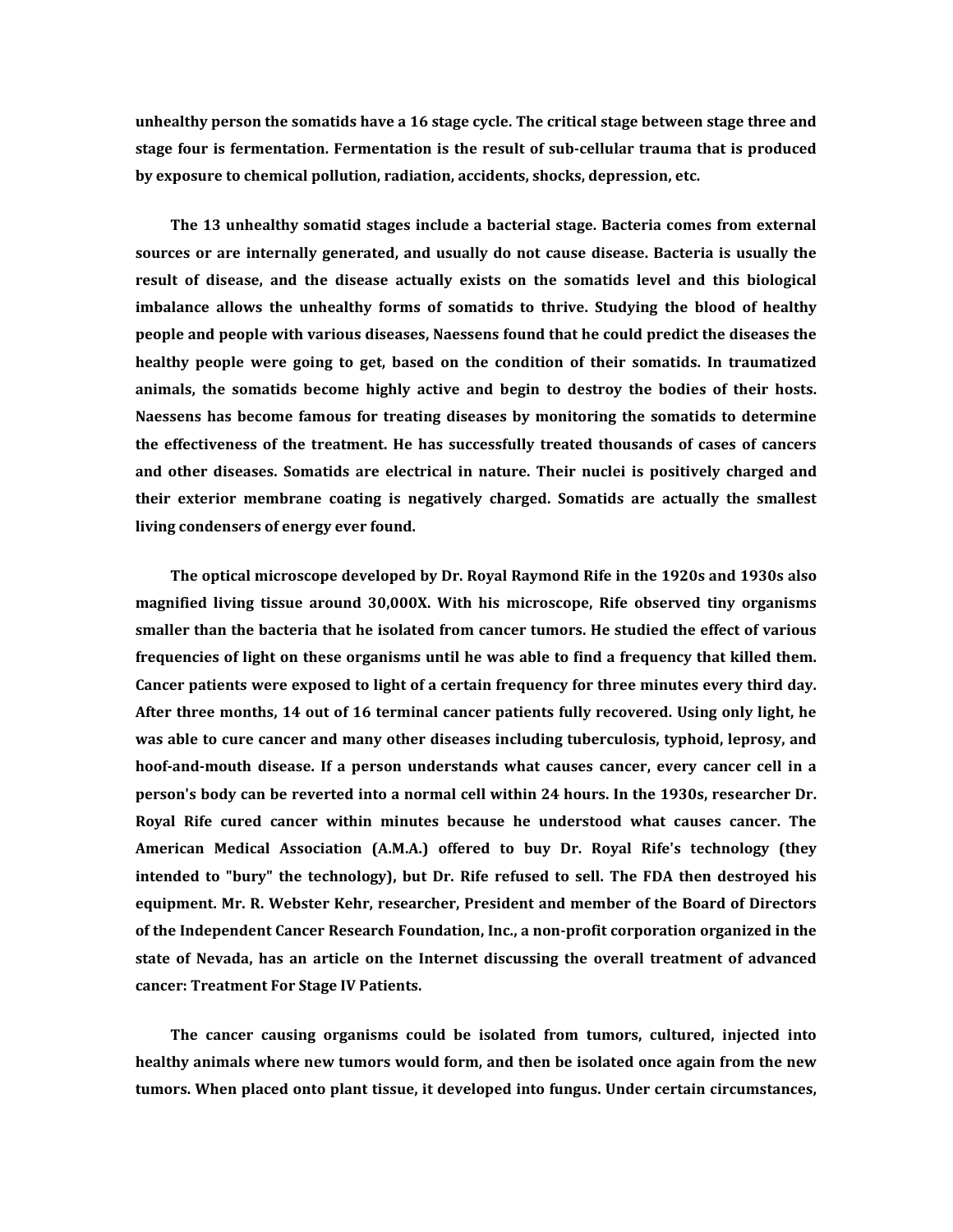**the cancer-causing organisms would transform themselves into bacillus coli, a common intestinal bacteria. The ability of an organism to change from one shape or size to another is called pleomorphism.** 

**Guenther Enderlein developed remedies that were based on the blood pH getting off balance causing microbes in the blood to grow into pathogenicity (pathogens). If the blood's pH balance, mineral balance, etc. shifts, the elemental forms, the colloidal particles known as the protits or somatids, will change their shape to adapt to the new environment. What they change into can be pathogenic to the body. When Professor Enderlein was doing his research in this area, he understood the developmental life cycle of the internal parasite. He knew that disease was brought about by a shift in the internal metabolic balance. To get well, you had to rebalance the metabolism. The way to rebalance your metabolism (pH) is through diet. But in severe situations, you could accelerate the process biologically. Enderlein understood that if you have a microbe at a late developmental stage in the body that is causing problems, you could introduce the earlier stage of that same type of microbe and they would combine and become a lesser form.** 

**This is how his isopathic remedies work. The protit is a colloid of life. It is the progenitor to later stages of development if the pH of the blood gets thrown off. To de-evolve the later pathogenic stages, you can re-introduce new cultured young protits back into the blood, and the pathogenic forms will become lesser, apathogenic forms. Professor Enderlein re-introduced the small colloids of life (protits) back into the body to combine with the pathogenic forms so they would de-evolve back into a non-pathogenic state. The colloids in your blood are protits (somatids) and are very small particles, unfilterable by the kidneys. When you consume your own urine, you are receiving a dose of these pure colloids. These colloids proceed to support the immune function, taking the pathogenic microbes in the blood back to the apathogenic state.** 

**Urine can be utilized as the body's own medicine. Urine therapy has cured or reversed incurable diseases. Multiple sclerosis, colitis, lupus, rheumatoid arthritis, cancer, hepatitis, hyperactivity, pancreatic insufficiency, psoriasis, eczema, diabetes, herpes, mononucleosis, adrenal failure, allergies, pelvic inflammatory disease, ulcerative colitis, Chron's disease, chronic fatigue syndrome, Hashimoto's disease, severe kidney infections, yeast infections (internal and external), cystitis, candida, endometriosis, ear and sinus infections, food and chemical allergies and other ailments have improved or reversed using urine therapy. Medical research has discovered that many of the elements of the blood that are found in urine have**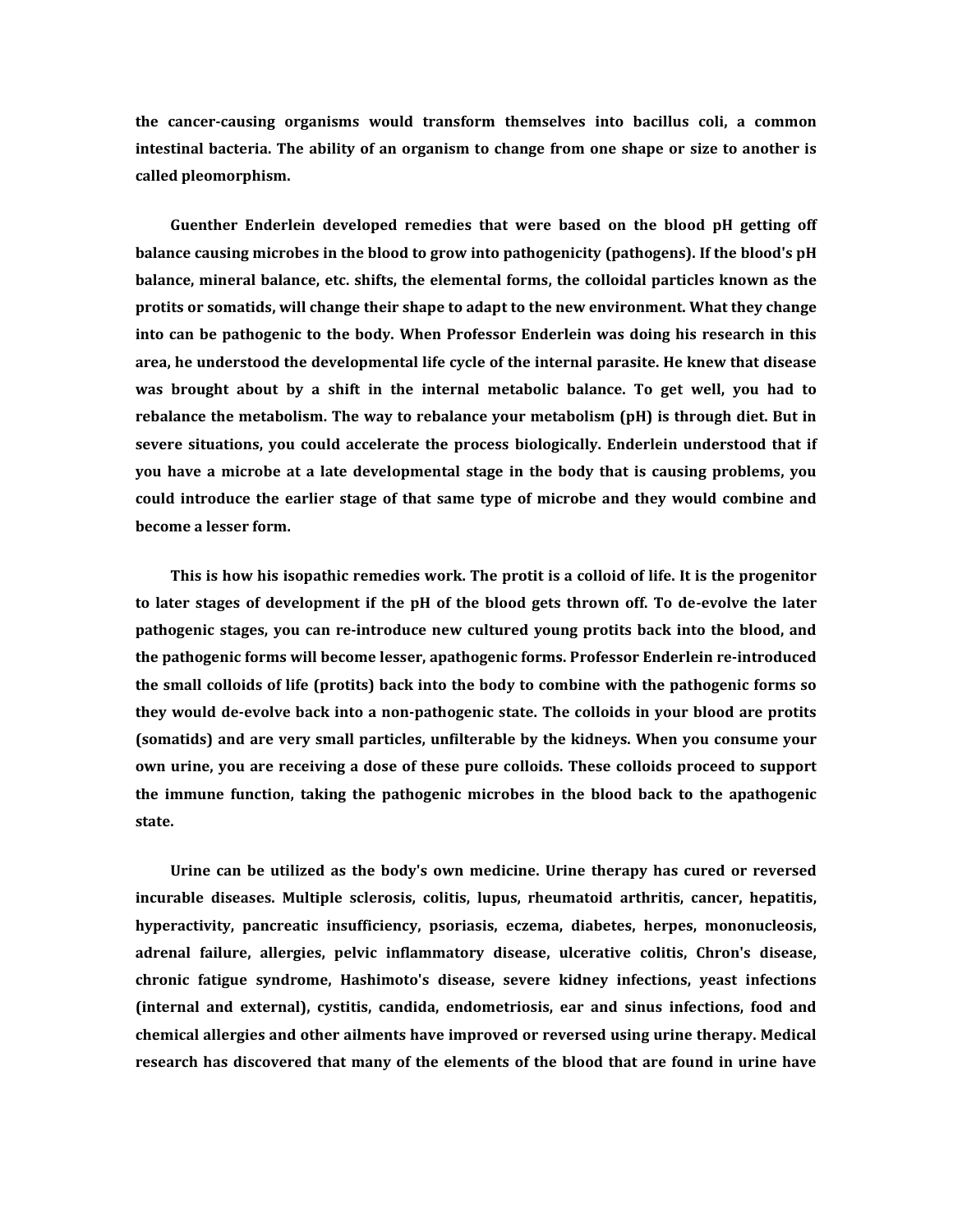**enormous medicinal value, and when reintroduced to the body, they boost the body's immune system defenses and stimulate healing in a way that nothing else does.** 

**Pharmaceutical companies produce drugs made from urine. Pergonal is a fertility drug made from human urine. Urokinase, made from urine, is a drug sold as a miracle blood clot dissolver for unblocking coronary arteries. Urea is medically proven to be one of the best moisturizers in the world. Murine eye drops are made from urine. Carbamide is another name for synthetic urea.** 

**Homeopathy is a therapeutic method, which applies the Law of Similars by using medically active substances at infinitesimal doses. If you were sick with the flu, you would give yourself a dose of the same or similar flu virus, to stimulate your immune system. Homeopathic dosage: Clean the genital area, then collect midstream urine in a clean cup or container. Add one drop of fresh urine to 1/6 ounce of distilled water in a sterile bottle. Cap, then shake 50 times. Take one drop of this solution and add to another 1/6 ounce of distilled water and shake 50 times. Add one drop of this solution to 1/6 oz. of 80 to 90 proof vodka (acts as a preservative). Use three drops sublingually under the tongue every hour until there is an improvement, then lengthen the interval between doses. After 3 days, stop treatment to avoid shocking the immune system. Start dosage again if progress remains static or if a relapse occurs.** 

**Direct dosage: Use fresh urine immediately after collection. Do not boil or dilute the urine in any way. Take 1 - 5 drops of morning urine on the first day sublingually under the tongue. Take 5 - 10 drops in the morning on the second day. On the third day, take 5 - 10 drops in the morning and the same amount in the evening, before you go to bed. Gradually increase the amount as needed for obtaining results for your condition. As you use urine therapy, you will learn to adjust the amount by observing your reactions. You may work your way up to drinking an ounce or two of urine per dosage.** 

**No research or documentation has been done or found on the subject of using Hydrogen Peroxide Therapy and Urine Therapy combined. If you are on your deathbed, and decide to use Hydrogen Peroxide Therapy and / or Urine Therapy together as a last resort, don't be afraid, chemotherapy and other drugs are much more toxic to the body than Hydrogen Peroxide or Urine.**